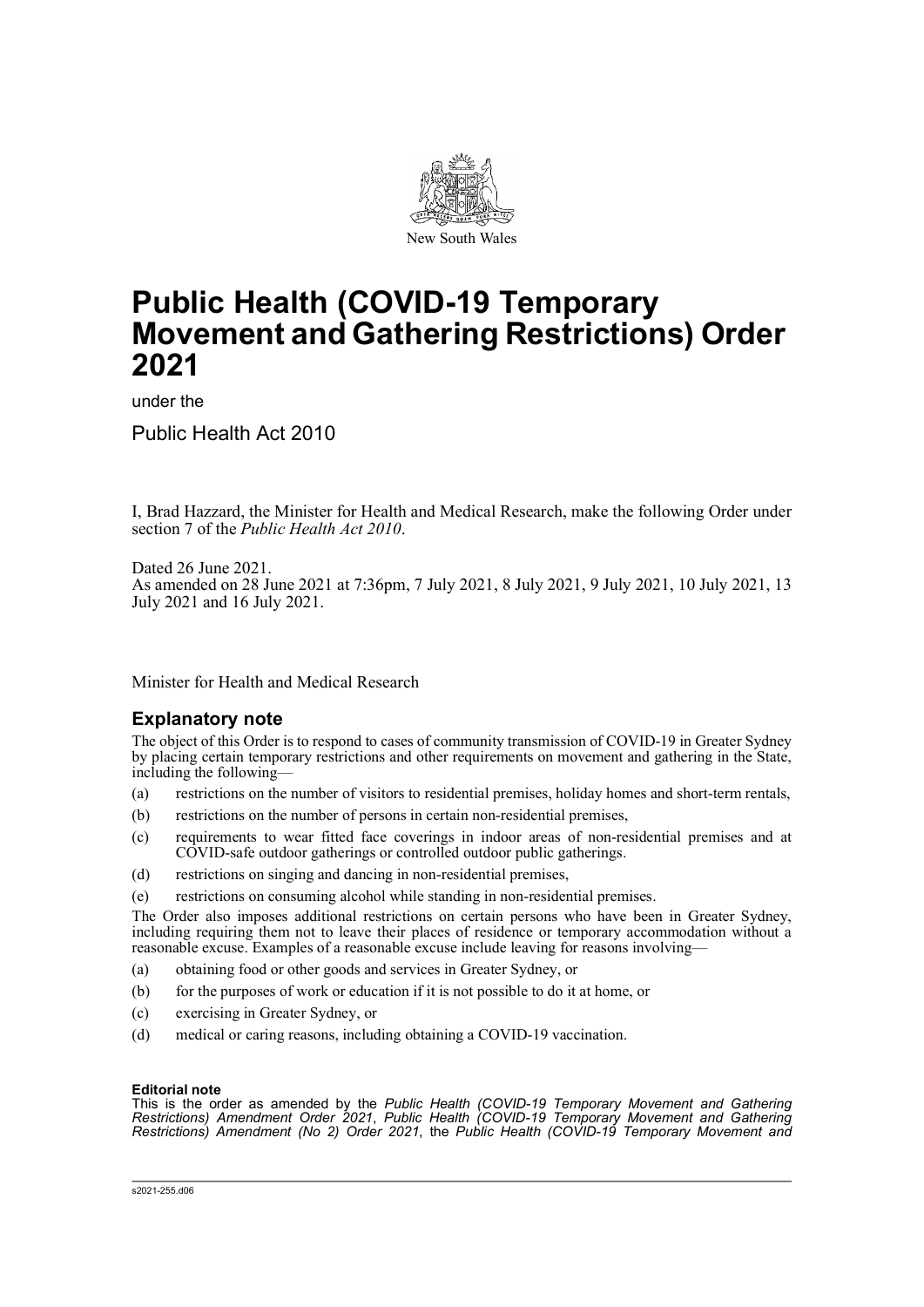Public Health (COVID-19 Temporary Movement and Gathering Restrictions) Order 2021 [NSW] Explanatory note

*Gathering Restrictions) Amendment (No 3) Order 2021*, *Public Health (COVID-19 Temporary Movement and Gathering Restrictions) Amendment (No 4) Order 2021*, *Public Health (COVID-19 Temporary Movement and Gathering Restrictions) Amendment (No 5) Order 2021*, the *Public Health (COVID-19 Temporary Movement and Gathering Restrictions) Amendment (No 6) Order 2021* and the *Public Health (COVID-19 Temporary Movement and Gathering Restrictions) Amendment (No 7) Order 2021*.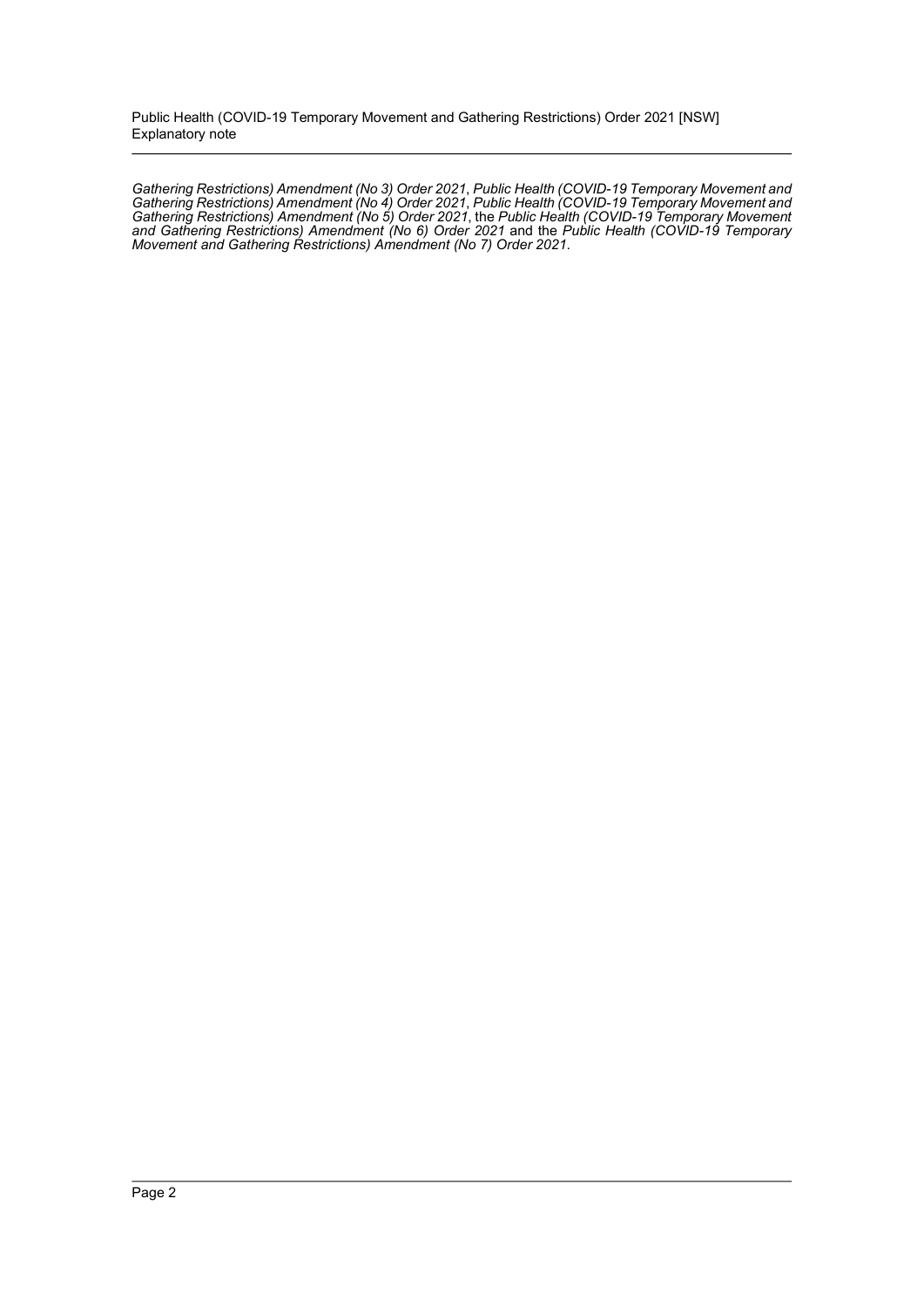Public Health (COVID-19 Temporary Movement and Gathering Restrictions) Order 2021 [NSW] **Contents** 

# **Contents**

|        |                                                                                                                                                                                      | Page                                  |
|--------|--------------------------------------------------------------------------------------------------------------------------------------------------------------------------------------|---------------------------------------|
| Part 1 | Preliminary                                                                                                                                                                          |                                       |
|        | <b>Division 1</b><br><b>Introduction</b>                                                                                                                                             |                                       |
|        | Name of Order<br>1<br>$\overline{2}$<br>Commencement                                                                                                                                 | 5<br>5                                |
|        | <b>Division 2</b><br>Interpretation                                                                                                                                                  |                                       |
|        | 3<br><b>Definitions</b><br>4<br>Calculation of spaces available for persons<br>5<br>Travelling by most direct practicable route                                                      | 5<br>$\overline{7}$<br>$\overline{7}$ |
|        | <b>Division 3</b><br><b>Relationship with other Orders</b>                                                                                                                           |                                       |
|        | 6<br>Order prevails over certain other Orders                                                                                                                                        | $\overline{7}$                        |
|        | <b>Grounds for Order</b><br>Division 4                                                                                                                                               |                                       |
|        | 7<br>Grounds for concluding that there is a risk to public health                                                                                                                    | $\overline{7}$                        |
| Part 2 | Restrictions on work, gatherings and premises                                                                                                                                        |                                       |
|        | <b>Division 1</b><br><b>Places of work</b>                                                                                                                                           |                                       |
|        | 8<br>Direction of Minister about place of work                                                                                                                                       | 8                                     |
|        | <b>Division 2</b><br><b>Residential premises</b>                                                                                                                                     |                                       |
|        | 9<br>Directions of Minister about number of visitors to a place of residence<br>10<br>Directions of Minister about holiday homes and short-term rentals                              | 8<br>8                                |
|        | <b>Division 3</b><br><b>Non-residential premises</b>                                                                                                                                 |                                       |
|        | 11<br>Direction of Minister about number of persons allowed on premises<br>12<br>Directions of Minister about entertainment facilities and recreation                                | 9<br>9                                |
|        | 13<br>Directions of Minister about gymnasiums and recreation facilities                                                                                                              | 9                                     |
|        | 14<br>Direction of Minister about singing on non-residential premises                                                                                                                | 10                                    |
|        | premises                                                                                                                                                                             | 10                                    |
|        | facilities (major)<br>(indoor)<br>15<br>Direction of Minister about consuming alcohol on non-residential<br>Direction of Minister about dancing in indoor hospitality venue or<br>16 |                                       |

Page

## [nightclub](#page-9-2) 10 **[Part 3 Directions about face coverings](#page-10-0)**

| Direction to wear fitted face coverings |  |
|-----------------------------------------|--|

## **[Part 4 Special directions for Greater Sydney](#page-12-0)**

## **[Division 1 Introduction](#page-12-1)**

|    | 18 Application               |  |
|----|------------------------------|--|
| 19 | Meaning of "affected person" |  |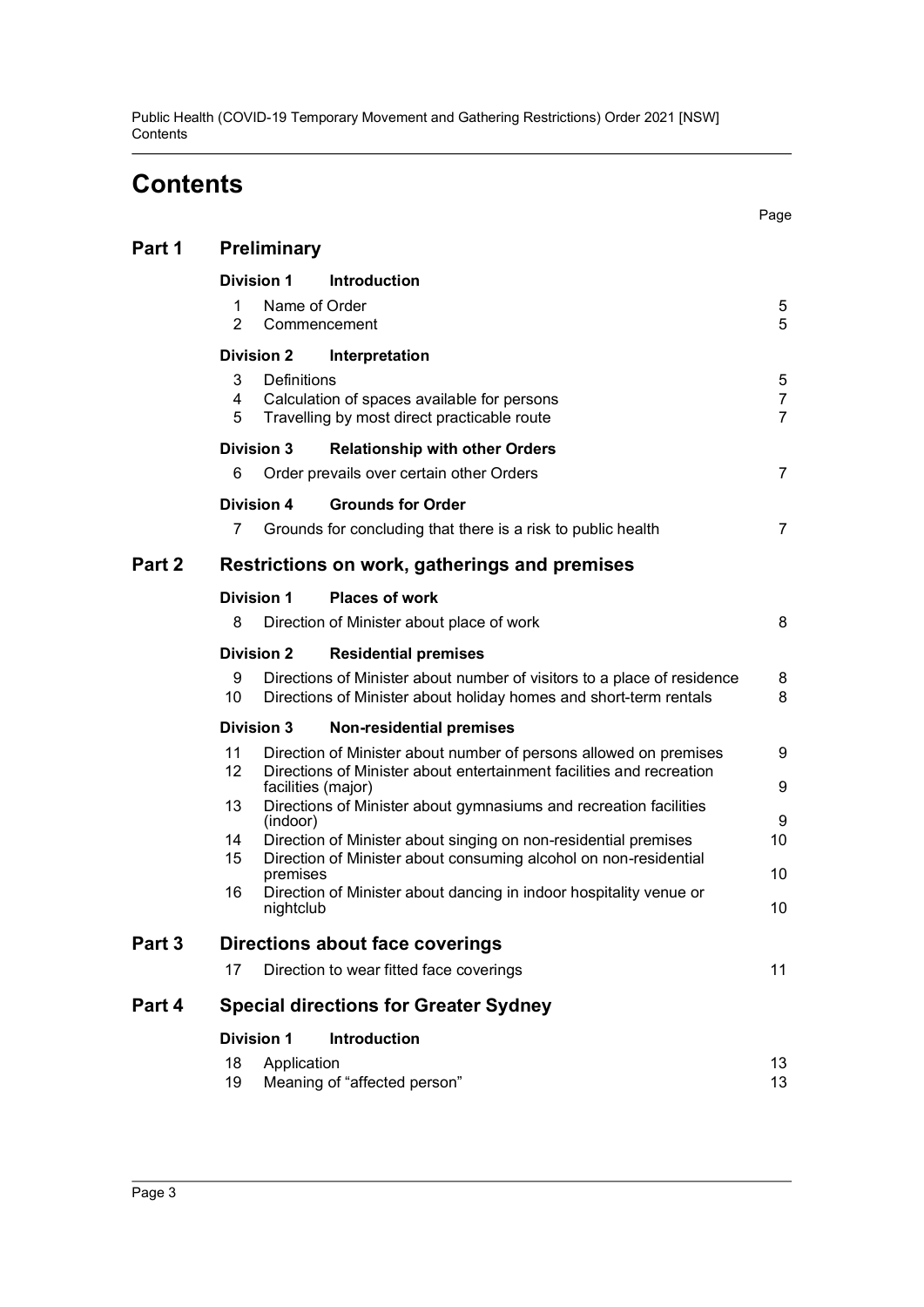Public Health (COVID-19 Temporary Movement and Gathering Restrictions) Order 2021 [NSW] Contents

|                                              |                        |                                                                                                                                                      |                                                                                                                                                                                                                            | Page                 |
|----------------------------------------------|------------------------|------------------------------------------------------------------------------------------------------------------------------------------------------|----------------------------------------------------------------------------------------------------------------------------------------------------------------------------------------------------------------------------|----------------------|
|                                              |                        | <b>Division 2</b>                                                                                                                                    | <b>Movement</b>                                                                                                                                                                                                            |                      |
|                                              | 20<br>21<br>22<br>22AA |                                                                                                                                                      | Direction of Minister concerning staying at home<br>Direction of Minister concerning entering Greater Sydney<br><b>Travelling through Greater Sydney</b><br>Direction of Minister concerning person leaving Greater Sydney | 13<br>13<br>14<br>14 |
|                                              |                        | <b>Division 2A</b>                                                                                                                                   | <b>Residential premises</b>                                                                                                                                                                                                |                      |
|                                              | 22A                    |                                                                                                                                                      | Directions of Minister about visitors to places of residence                                                                                                                                                               | 14                   |
| <b>Division 3</b>                            |                        |                                                                                                                                                      | <b>Outdoor public gatherings</b>                                                                                                                                                                                           |                      |
|                                              | 23                     |                                                                                                                                                      | Direction of Minister concerning outdoor public gatherings                                                                                                                                                                 | 15                   |
|                                              |                        | <b>Division 4</b>                                                                                                                                    | <b>Closure of certain premises</b>                                                                                                                                                                                         |                      |
|                                              | 24                     |                                                                                                                                                      | Directions of Minister concerning closure of certain premises                                                                                                                                                              | 15                   |
| Part 4A                                      |                        |                                                                                                                                                      | <b>Special directions for certain workers</b>                                                                                                                                                                              |                      |
|                                              | 24A<br>24B<br>24C      | Meaning of "affected area"<br>Directions-testing of workers from affected areas<br>Directions—testing of workers from Greater Sydney working outside |                                                                                                                                                                                                                            | 18<br>18             |
| <b>Greater Sydney</b>                        |                        |                                                                                                                                                      |                                                                                                                                                                                                                            | 18<br>18             |
|                                              | 24D                    |                                                                                                                                                      | Directions about providing information                                                                                                                                                                                     |                      |
| Part 5                                       |                        | <b>Miscellaneous</b>                                                                                                                                 |                                                                                                                                                                                                                            |                      |
|                                              | 25<br>26               | Exemptions<br>2021                                                                                                                                   | Repeal of Public Health (COVID-19 Greater Sydney) Order (No 2)                                                                                                                                                             | 20<br>20             |
| 27<br><b>Schedule 1</b><br><b>Schedule 2</b> |                        | Repeal of Order                                                                                                                                      | <b>Reasonable excuses</b><br><b>Exempted gatherings</b>                                                                                                                                                                    | 20<br>21<br>23       |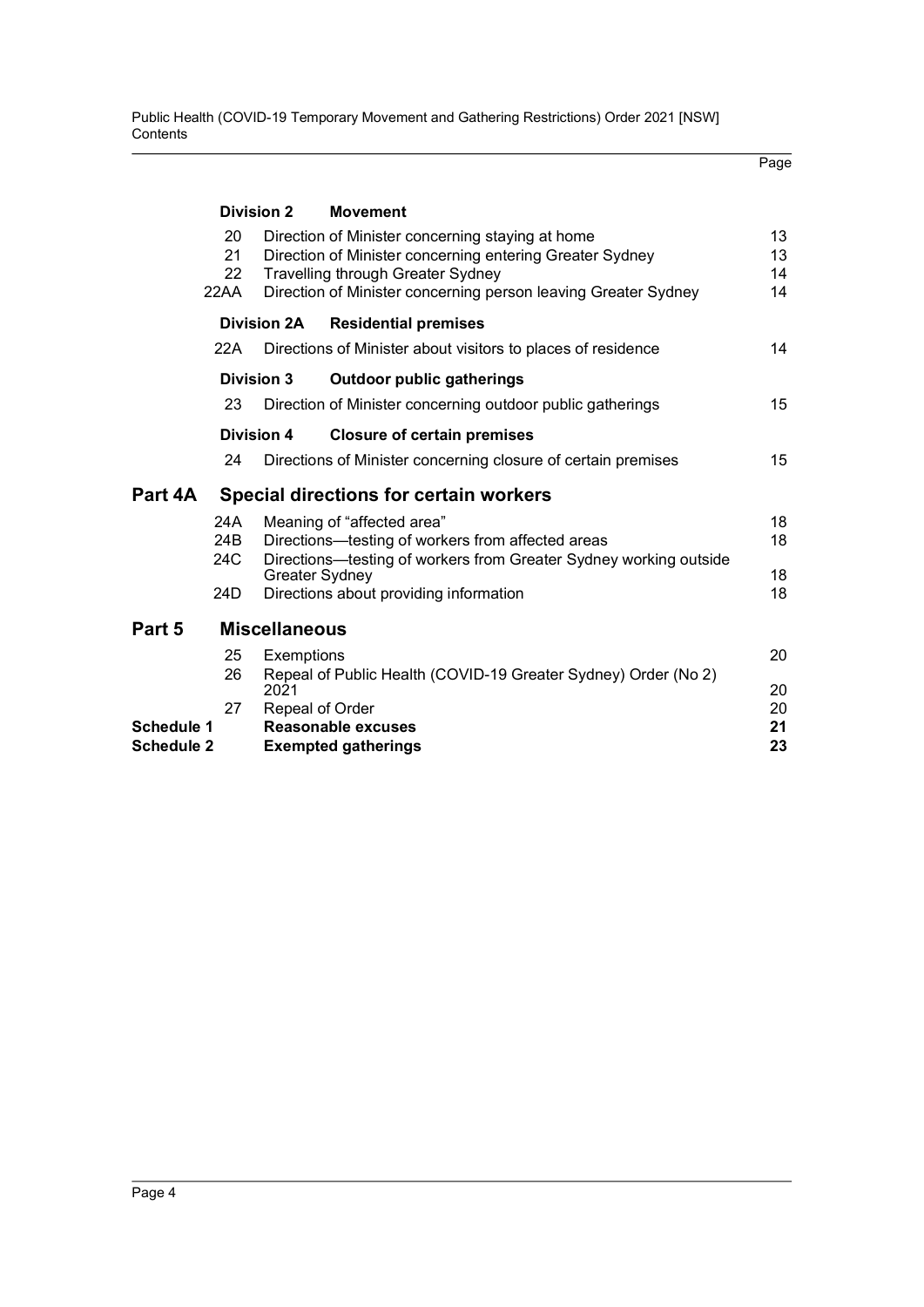## **Public Health (COVID-19 Temporary Movement and Gathering Restrictions) Order 2021**

under the

Public Health Act 2010

## <span id="page-4-0"></span>**Part 1 Preliminary**

## <span id="page-4-2"></span><span id="page-4-1"></span>**Division 1 Introduction**

#### **1 Name of Order**

This Order is the *Public Health (COVID-19 Temporary Movement and Gathering Restrictions) Order 2021*.

#### <span id="page-4-3"></span>**2 Commencement**

This Order commences when the Minister signs this Order.

## <span id="page-4-5"></span><span id="page-4-4"></span>**Division 2 Interpretation**

#### **3 Definitions**

(1) In this Order—

*affected area*, for Part 4A—see clause 24A. *affected person*, for Part 4—see clause 19. *affected worker*—see clause 24B.

*controlled outdoor public gathering* has the same meaning as in the *Public Health (COVID-19 Gathering Restrictions) Order (No 2) 2021.*

*COVID-19 safe outdoor public gathering* has the same meaning as in the *Public Health (COVID-19 Gathering Restrictions) Order (No 2) 2021.*

*exempted gathering* means a gathering referred to in Schedule 2.

*fitted face covering* means a mask or other covering that—

- (a) fits securely around the face, and
- (b) is designed or made to be worn over the nose and mouth to provide the wearer with protection against infection.

#### *Greater Sydney* means—

- (a) the Greater Sydney Region within the meaning of the *Greater Sydney Commission Act 2015*, and
- (b) the local government areas of the Central Coast, the City of Shellharbour and the City of Wollongong.

*Greater Sydney worker*—see clause 24C.

*hospitality venue* means the following—

- (a) casinos,
- (b) food and drink premises,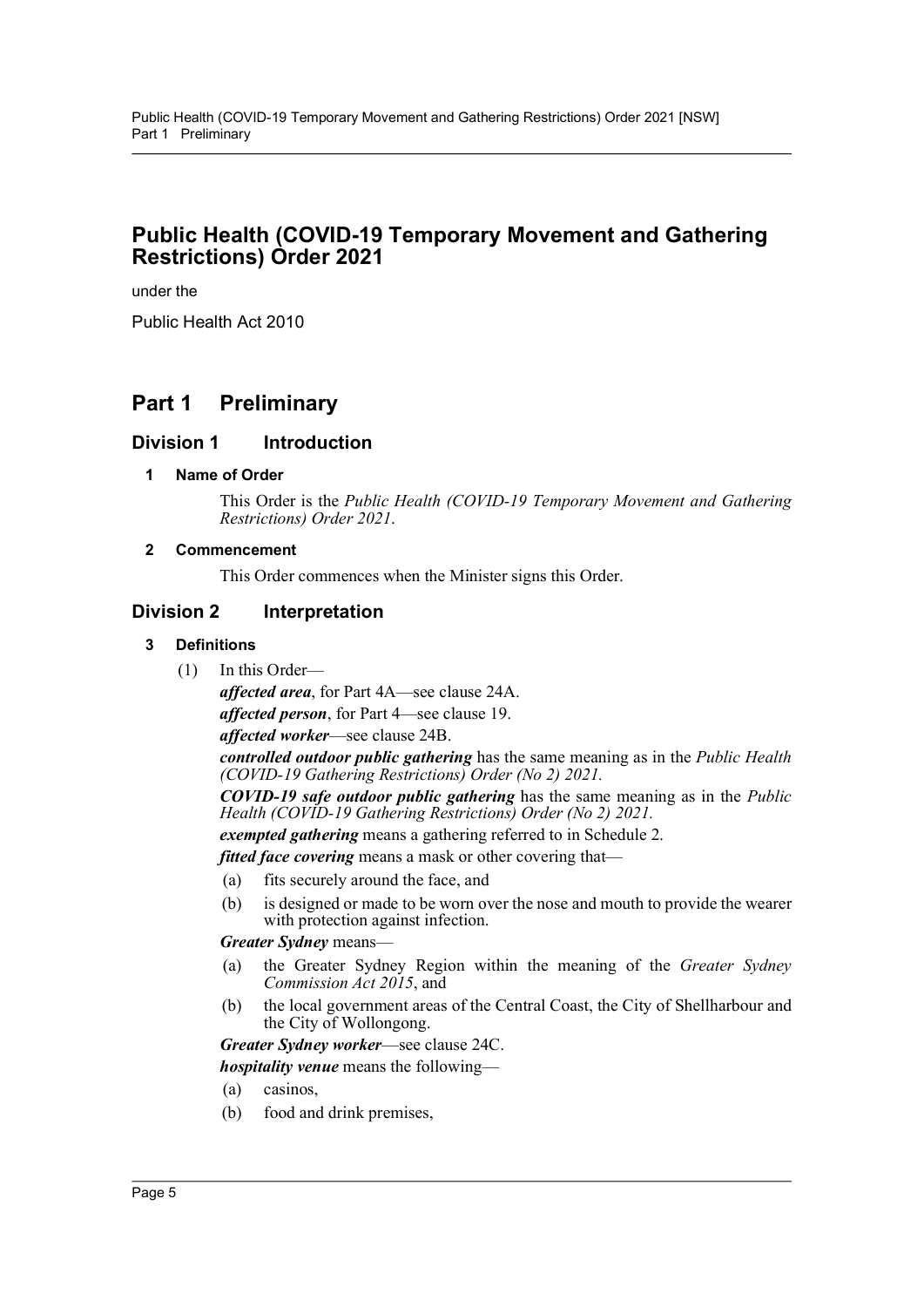- (c) micro-breweries, small distilleries holding a drink on-premises authorisation under the *Liquor Act 2007* and cellar door premises,
- (d) pubs,
- (e) registered clubs,
- (f) small bars.

*household* means persons living together in the same place of residence.

*indoor area* includes an area in a building or other structure, whether or not temporary, which has a roof, ceiling or other top covering, but does not include an area with at least 2 sides open to the weather.

*natural swimming pool* means a swimming pool that only contains untreated water that is supplied directly to the pool from the ocean or other natural water source and that does not have a circulation system.

*nightclub* means premises that are the subject of an on-premises licence in force under the *Liquor Act 2007* that relates to a public entertainment venue, other than a cinema or theatre.

*non-residential premises* means premises other than a place of residence.

*occupier of premises* includes the operator of a vehicle or vessel.

*parent*, in relation to a child, includes a person who is not a parent of the child, but who has parental responsibility for, or who has care of, the child.

*party bus* means a vehicle being used on a commercial basis for the purposes of a party, whether or not the party takes place during transportation between locations.

*place of residence* includes the premises where a person lives and a garden, yard, passage, stairs, garage, outhouse or other area or thing attached to, or used in connection with, the premises.

*public gathering* means a meeting or assembly of persons for a common purpose, including an organised or planned event, in a public place, whether ticketed or not.

*public place* has the same meaning as in the *Summary Offences Act 1988*.

*short-term rental* means premises to which a short-term rental accommodation arrangement, as defined in the *Fair Trading Act 1987*, section 54A applies.

## *significant event* means—

- (a) a funeral or memorial service, or
- (b) a wedding service, or
- (c) a gathering following a funeral or memorial service or wedding service.

*temporary accommodation* includes hotel or motel accommodation or a short-term holiday rental.

*the Act* means the *Public Health Act 2010*. *work* includes—

- (a) work done as a volunteer or for a charitable organisation, and
- (b) in addition for Part 4—attending university or other tertiary education.

**Note.** The Act and the *Interpretation Act 1987* contain definitions and other provisions that affect the interpretation and application of this Order.

- (2) A reference to a type of premises in this Order has the same meaning as it has in the standard instrument set out in the *Standard Instrument (Local Environmental Plans) Order 2006*.
- (3) Notes included in this Order do not form part of this Order.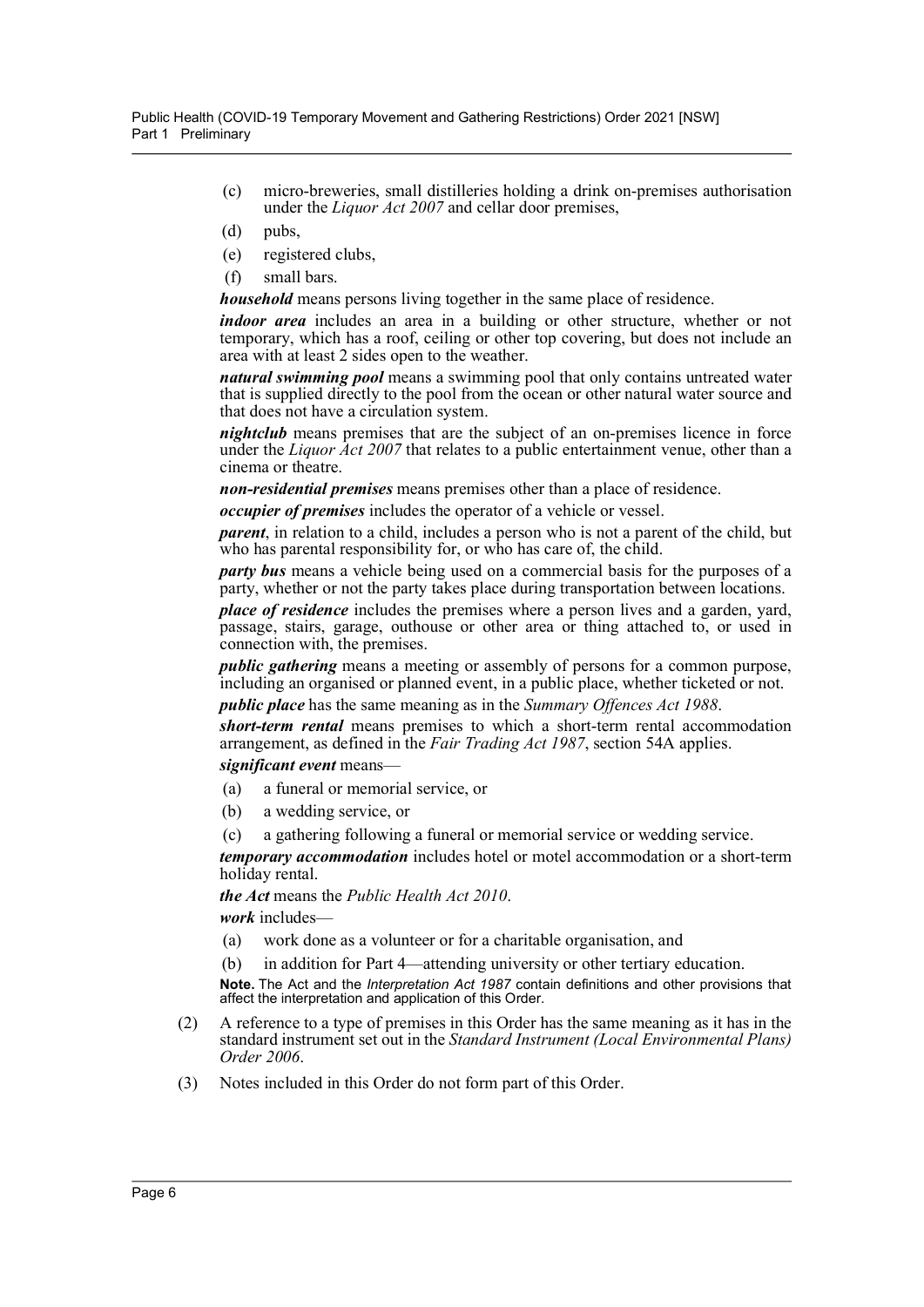Public Health (COVID-19 Temporary Movement and Gathering Restrictions) Order 2021 [NSW] Part 1 Preliminary

#### <span id="page-6-0"></span>**4 Calculation of spaces available for persons**

- (1) When calculating both the space available for each person on premises and the number of persons on the premises, the following persons are not to be included in the calculations—
	- (a) a person engaged in work on the premises for the occupier of the premises,
	- (b) a person on the premises because of an emergency,
	- (c) if the premises are food and drink premises—a person ordering or collecting food or drink to consume off the premises.
- (2) When calculating the space available for each person on premises, only the areas that are open to the public are to be included in the calculations.

#### <span id="page-6-1"></span>**5 Travelling by most direct practicable route**

If a provision of this Order provides for a person to travel to a place outside Greater Sydney by the most practicable direct route, the provision does not prevent the person—

- (a) obtaining fuel for a vehicle or other necessary supplies for a vehicle or a person in a vehicle, or
- (b) taking a rest stop, including a meal break, or
- (c) dealing with an emergency.

## <span id="page-6-3"></span><span id="page-6-2"></span>**Division 3 Relationship with other Orders**

#### **6 Order prevails over certain other Orders**

If there is an inconsistency between this Order and any of the following Orders, this Order prevails to the extent of the inconsistency—

- (a) the *Public Health (COVID-19 Gathering Restrictions) Order (No 2) 2021*,
- (b) the *Public Health (COVID 19 Mandatory Face Coverings) Order (No 3) 2021*,
- (c) an order that remakes, replaces or consolidates, whether in whole or in part, an order referred to in paragraph (a) or (b).

## <span id="page-6-5"></span><span id="page-6-4"></span>**Division 4 Grounds for Order**

#### **7 Grounds for concluding that there is a risk to public health**

The basis for concluding that a situation has arisen that is, or is likely to be, a risk to public health is as follows—

- (a) public health authorities both internationally and in Australia have been monitoring and responding to outbreaks of COVID-19, which is a condition caused by the severe acute respiratory syndrome coronavirus 2  $(SARS-CoV-2)$ ,
- (b) COVID-19 is a potentially fatal condition and is highly contagious,
- (c) a number of cases of individuals with COVID-19 have recently been confirmed in New South Wales and other Australian jurisdictions, including by means of community transmission, and there is an ongoing risk of continuing introduction or transmission of the virus in New South Wales.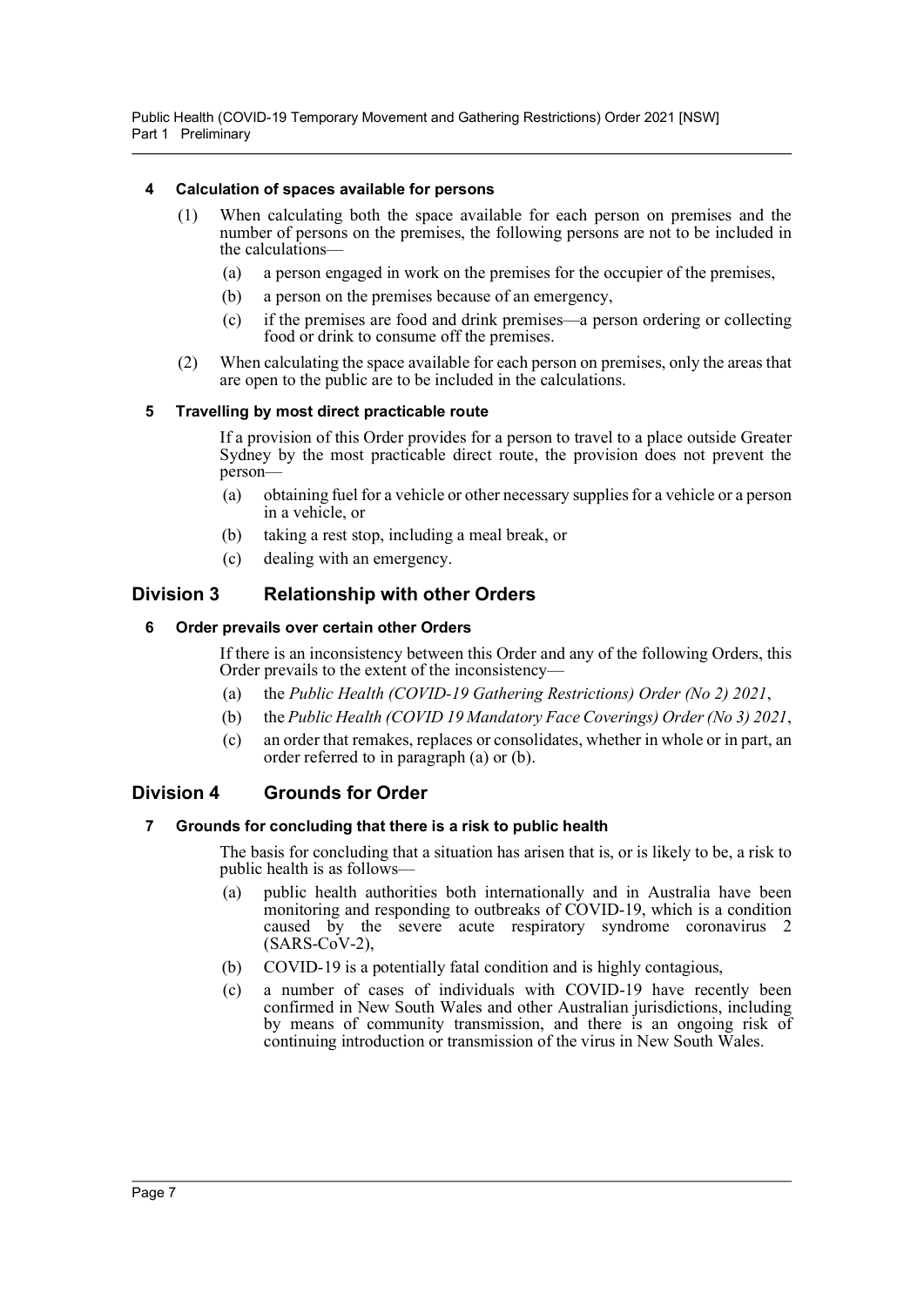## <span id="page-7-0"></span>**Part 2 Restrictions on work, gatherings and premises**

## <span id="page-7-2"></span><span id="page-7-1"></span>**Division 1 Places of work**

### **8 Direction of Minister about place of work**

The Minister directs that an employer must allow an employee to work at the employee's place of residence if it is reasonably practicable to do so.

## <span id="page-7-4"></span><span id="page-7-3"></span>**Division 2 Residential premises**

### **9 Directions of Minister about number of visitors to a place of residence**

- (1) The Minister directs that each adult member of a household must not allow more than 5 visitors to be at the place of residence of the household at any one time.
- (2) The Minister directs that a visitor to a place of residence must not participate in a gathering at the residence consisting of more than 5 visitors.
- (3) For the purposes of this clause, a person is not a visitor to a place of residence if—
	- (a) the person is a member of the household of the place of residence, or
	- (b) the person is at the place of residence for any of the following purposes—
		- (i) to engage in work,
		- (ii) for childcare,
		- (iii) to fulfil carers' responsibilities,
		- (iv) to provide care or assistance, including personal care, to a vulnerable person,
		- (v) to give effect to new or existing arrangements for spending time with, and providing contact between, parents and children under the age of 18 or between siblings,
		- (vi) to assist a person moving to or from the place of residence,
		- (vii) to avoid an injury or illness or to escape a risk of harm,
		- (viii) because of an emergency or for compassionate reasons,
		- (ix) to view or inspect real property for sale or lease or participate in an auction of real property, or
	- (c) the person is at the place of residence to attend a significant event.

#### <span id="page-7-5"></span>**10 Directions of Minister about holiday homes and short-term rentals**

- (1) The Minister directs that the occupier of premises must not allow the premises to be used for the purpose of a holiday home or a short-term rental for more than 5 persons unless all of those persons are from the same household.
- (2) The Minister directs that a visitor to premises that are being used as a holiday home or short-term rental must not participate in a gathering at the premises consisting of more than 5 visitors.
- (3) Subclause (1) does not apply to a holiday home or short-term rental if—
	- (a) more than 5 persons were staying in the premises immediately before the commencement of this Order, and
	- (b) no additional person moves into the premises after the commencement of this Order.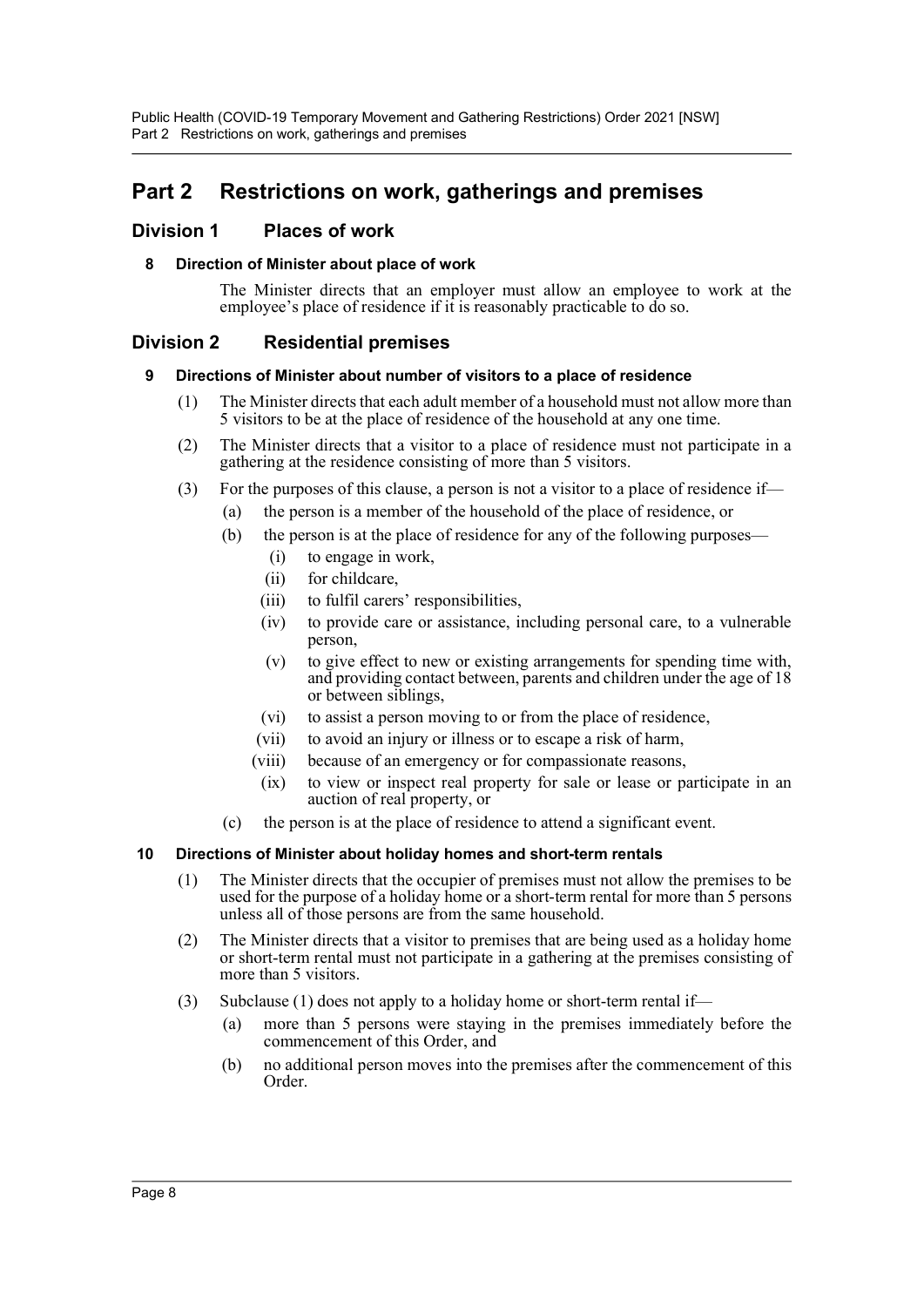Public Health (COVID-19 Temporary Movement and Gathering Restrictions) Order 2021 [NSW] Part 2 Restrictions on work, gatherings and premises

## <span id="page-8-0"></span>**Division 3 Non-residential premises**

#### <span id="page-8-1"></span>**11 Direction of Minister about number of persons allowed on premises**

- (1) An occupier of premises is directed not to allow more persons on the premises than the greater of—
	- (a) the number of persons that is equivalent to 1 person per 4 square metres of space in the premises, or
	- (b) 25 persons.
- (2) This clause does not apply to the following—
	- (a) a place of residence,
	- (b) an entertainment facility,
	- (c) a recreation facility (major),
	- (d) a vessel used for commercial tours for scuba diving, snorkelling or whale, dolphin or marine animal watching, but only if there are 50 or fewer persons on the vessel,
	- (e) caravan parks and camping grounds,
	- (f) holiday homes and short-term rentals,
	- (g) an exempted gathering.

#### <span id="page-8-2"></span>**12 Directions of Minister about entertainment facilities and recreation facilities (major)**

- (1) The occupier of an entertainment facility is directed to ensure the maximum number of persons on the premises does not exceed the greater of—
	- (a) the number of persons equal to 50% of the fixed seating capacity of the facility, or
	- (b) the number of persons equivalent to 1 person per 4 square metres of space in the facility.
- (2) The occupier of a recreation facility (major) is directed to ensure the maximum number of persons on the premises does not exceed the greater of—
	- (a) the total of—
		- (i) 50% of the fixed seating capacity of the facility, and
		- (ii) the number of persons equal to 1 person per 4 square metres of space of any unfixed seating areas of the facility,
	- (b) the number of persons equivalent to 1 person per 4 square metres of space in the facility.
- (3) If the occupier of an entertainment facility or recreation facility (major) calculates the maximum number of persons allowed to be on the premises based on the percentage of the fixed seating capacity of the facility, the occupier is directed to ensure—
	- (a) admission to the premises is by way of a ticket, and
	- (b) all persons, other than persons engaged in work, are assigned to specific seats.

#### <span id="page-8-3"></span>**13 Directions of Minister about gymnasiums and recreation facilities (indoor)**

- (1) The Minister directs that an occupier of a gymnasium must ensure the maximum number of persons attending any group class carried out at the gymnasium does not exceed 20 persons.
- (2) The Minister directs that the occupier of a recreation facility (indoor) must ensure the maximum number of persons attending any group dance class carried out at the facility does not exceed 20 persons.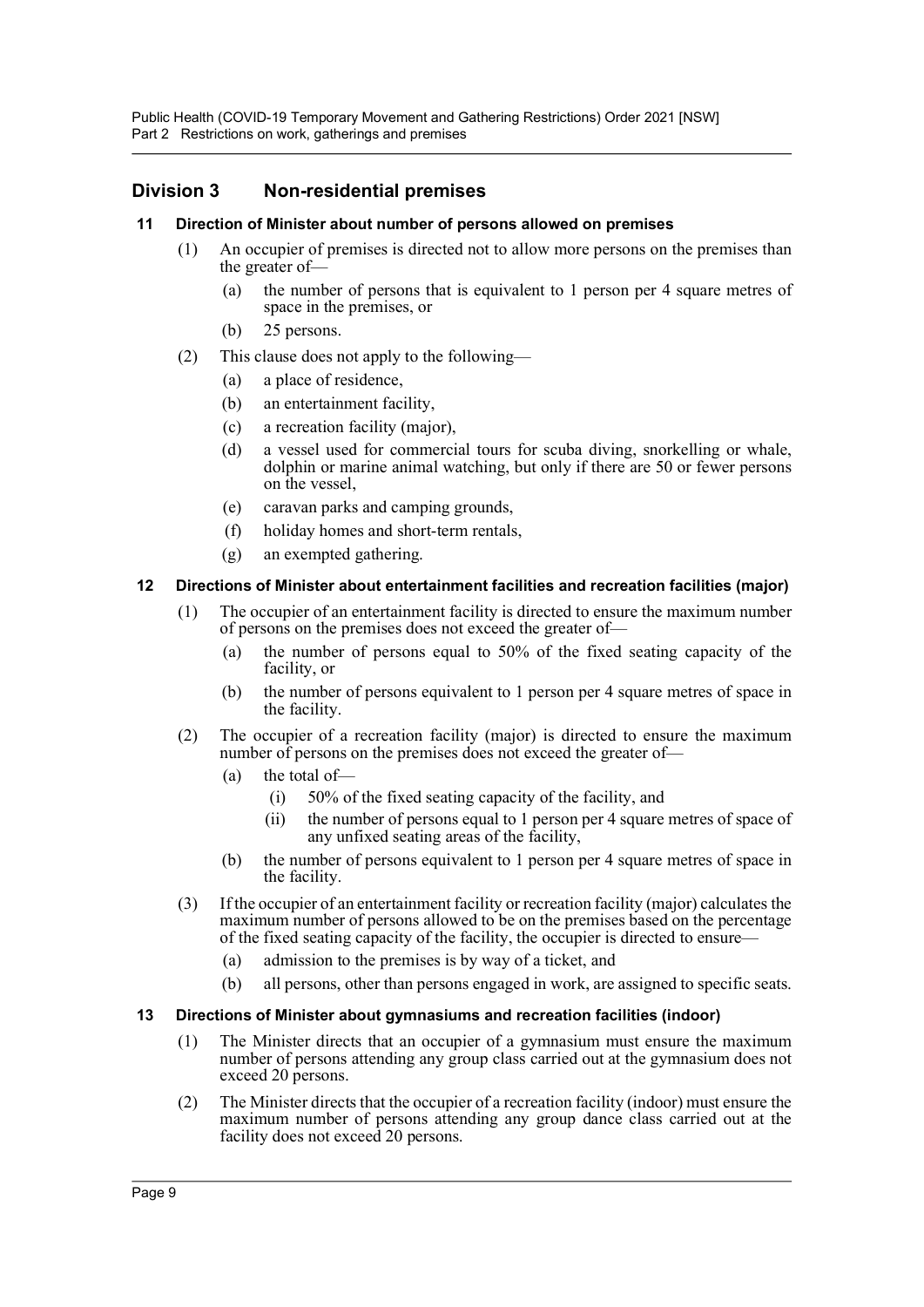Public Health (COVID-19 Temporary Movement and Gathering Restrictions) Order 2021 [NSW] Part 2 Restrictions on work, gatherings and premises

#### <span id="page-9-0"></span>**14 Direction of Minister about singing on non-residential premises**

- (1) The Minister directs that the occupier of non-residential premises must ensure that persons in an indoor area of the premises do not sing.
- (2) Subclause (1) does not apply if—
	- (a) the persons singing are performers engaged in a performance or rehearsing for a performance, or
	- (b) the premises are an educational establishment, or
	- (c) the persons are singing for the purpose of instruction in singing.

#### <span id="page-9-1"></span>**15 Direction of Minister about consuming alcohol on non-residential premises**

The Minister directs that the occupier of non-residential premises must ensure that persons in an indoor area of the premises do not consume alcohol unless seated.

#### <span id="page-9-2"></span>**16 Direction of Minister about dancing in indoor hospitality venue or nightclub**

- (1) The Minister directs that the occupier of a indoor hospitality venue or a nightclub must ensure that persons on the premises do not dance.
- (2) Subclause (1) does not apply to dancing at a wedding by members of the wedding party if there are no more than 20 dancers at the one time.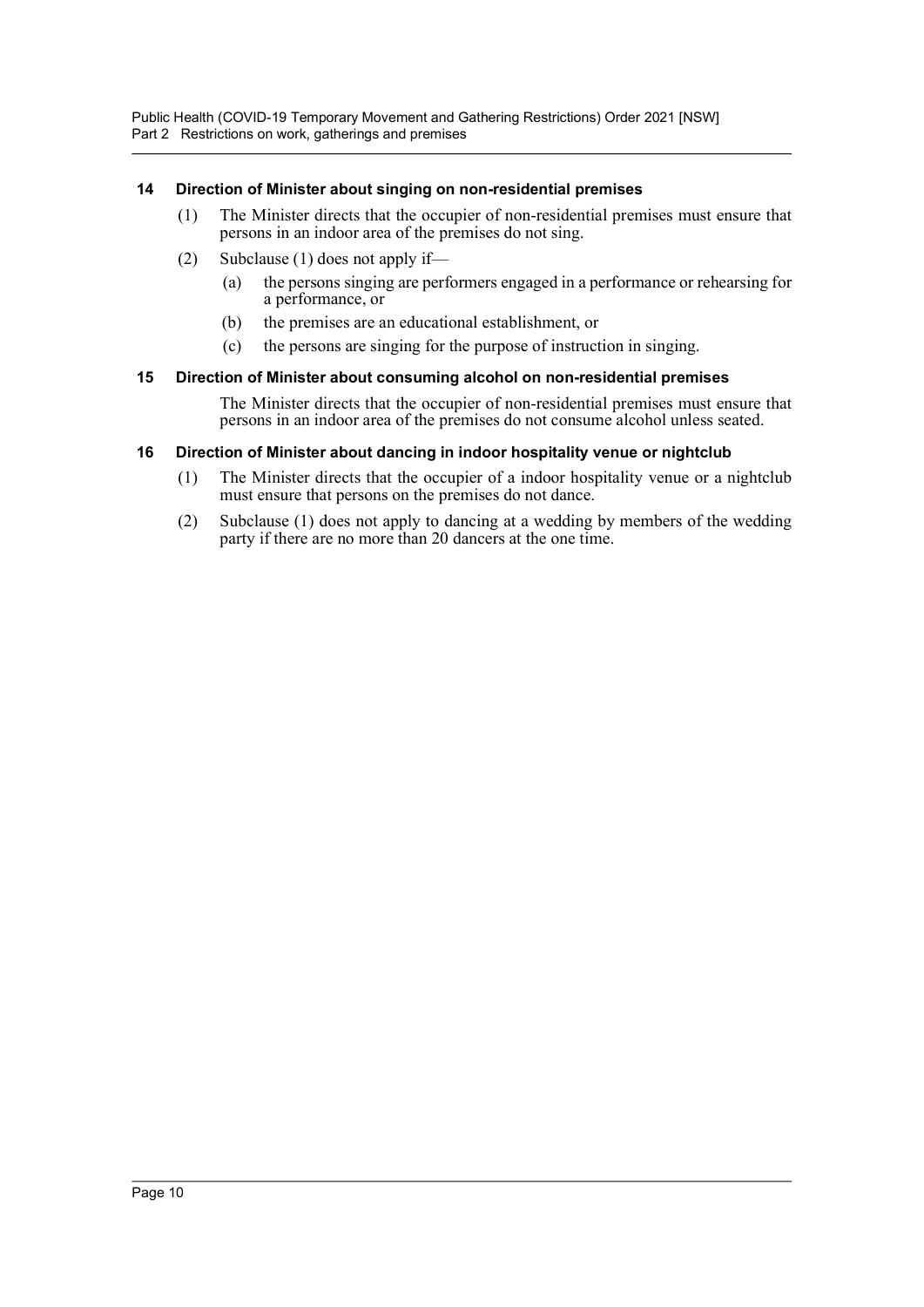Public Health (COVID-19 Temporary Movement and Gathering Restrictions) Order 2021 [NSW] Part 3 Directions about face coverings

## <span id="page-10-0"></span>**Part 3 Directions about face coverings**

#### <span id="page-10-1"></span>**17 Direction to wear fitted face coverings**

- (1) The Minister directs that a person must wear a fitted face covering over both the person's nose and mouth at all times while the person is—
	- (a) in any indoor area of non-residential premises, and
	- (a1) in an indoor area on common property for residential premises in Greater Sydney, and
	- (b) at a public transport waiting area or in a vehicle or vessel being used to provide a public transport service, and
	- (c) in a recreation facility (major), and
	- (d) attending a COVID-19 safe outdoor gathering or a controlled outdoor public gathering, and
	- (e) working at a hospitality venue and dealing directly with members of the public.
- (2) Subclause (1) does not apply to the following persons—
	- (a) a person aged 12 years or under,
	- (b) a person with a physical or mental health illness or condition, or disability, that makes wearing a fitted face covering unsuitable including, for example, a skin condition, an intellectual disability, autism or trauma.
- (3) Despite subclause (1), a person may remove a fitted face covering the person is otherwise required to wear in the following circumstances—
	- (a) the person is eating or drinking,
	- (b) the person is engaging in strenuous physical exercise except in an indoor gym class or dance class,
	- (c) the person is communicating with another person who is deaf or hard of hearing,
	- (d) the person is at work and the nature of the person's work—
		- (i) makes the wearing of a fitted face covering a risk to the person's, or another person's health and safety, or
		- (ii) means clear enunciation or visibility of the person's mouth is essential,
	- (e) the person is asked to remove the fitted face covering to ascertain the person's identity,
	- (f) because of an emergency,
	- (g) the removal of the fitted face covering is necessary for the proper provision of the goods or service,
	- (h) the person is in a correctional centre or other place of custody,
	- (i) the person is a patient in a public hospital or private health facility,
	- (j) the person is a resident of a residential aged care facility,
	- (k) the person is in a school or an early education and care facility,
	- (l) the person is a guest in a hotel, motel or other accommodation facility and is in the person's own room,
	- (m) (Repealed)
	- (n) the person is in the process of getting married,
	- (o) the person is working alone in an indoor area like an office until another person enters the area,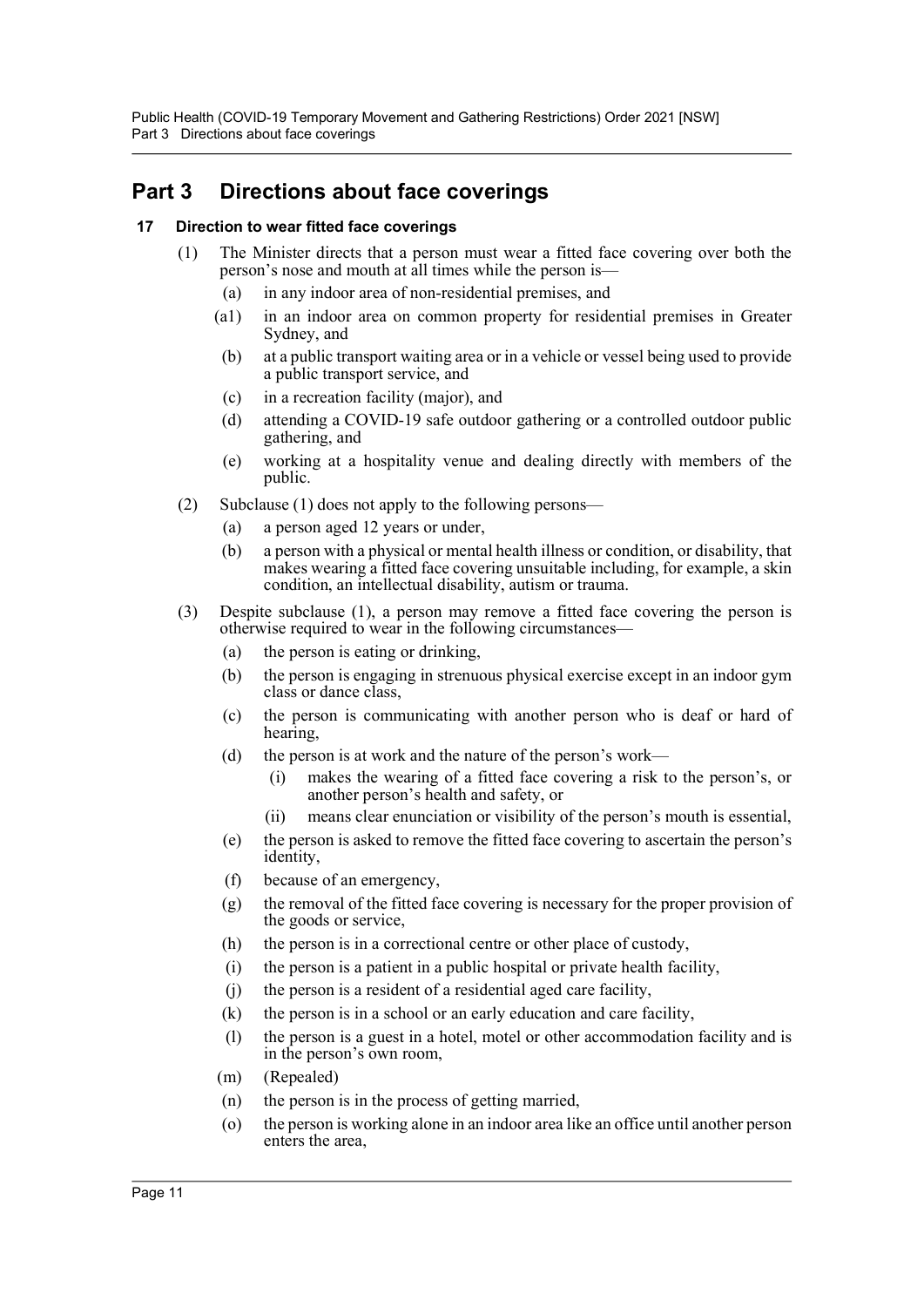- (p) the person is in a vehicle alone or with another person of the same household.
- (4) The Minister directs that a person who removes the person's fitted face covering under subclause (3) must resume wearing the fitted face covering as soon as practicable after the circumstance ends.
- (5) The Minister directs that the operator of a hospitality venue in Greater Sydney must ensure all persons working at the venue comply with subclause (1)(e).
- (6) In this clause—

*common property* means the following—

- (a) common property within the meaning of the *Strata Schemes Development Act 2015*,
- (b) association property within the meaning of the *Community Land Development Act 1989,*
- (c) in relation to premises under company title, a part of the premises—
	- (i) used as common property by the residents of the premises, or
	- (ii) that no person has an exclusive right to occupy.

*correctional centre* has the same meaning as in the *Crimes (Administration of Sentences) Act 1999*, and includes a detention centre within the meaning of the *Children (Detention Centres) Act 1987*.

*private health facility* has the same meaning as in the *Private Health Facilities Act 2007*.

*public hospital* has the same meaning as in the *Health Services Act 1997*.

*public transport service* includes a taxi service, rideshare service, passenger service and community transport service

*public transport waiting area* means the following—

- (a) a station, including the platform, of a passenger railway or light rail,
- (b) a ferry wharf,
- (c) a bus stop or light rail stop, including any area where persons queue or gather when waiting at the stop,
- (d) a taxi rank, including any area where persons queue or gather when waiting at a taxi rank.

*residential aged care facility* means a facility at which the following services are provided to a person in relation to whom a residential care subsidy or flexible care subsidy is payable under the *Aged Care Act 1997* of the Commonwealth—

- (a) accommodation,
- (b) personal care or nursing care.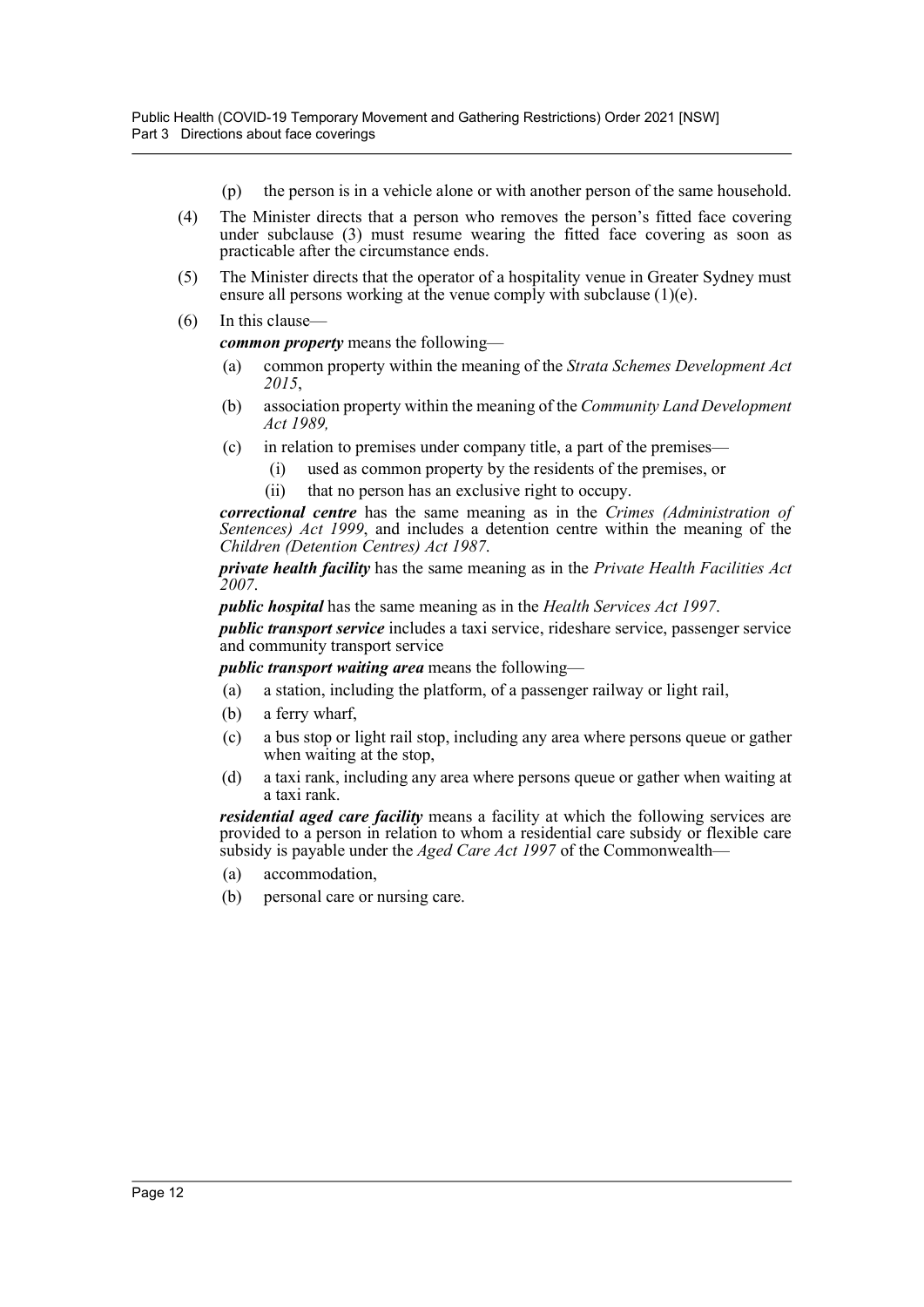## <span id="page-12-0"></span>**Part 4 Special directions for Greater Sydney**

## <span id="page-12-1"></span>**Division 1 Introduction**

## <span id="page-12-2"></span>**18 Application**

If there is an inconsistency between a provision of this Part and a provision of Part 2 or 3, the provision of this Part prevails to the extent of any inconsistency.

### <span id="page-12-3"></span>**19 Meaning of "affected person"**

- (1) In this Part, *affected person* means—
	- (a) a person whose place of residence or usual place of work is in Greater Sydney, and
	- (b) a person who is staying in temporary accommodation in Greater Sydney.
- (2) However, *affected person* does not include a person who has not been in Greater Sydney during the previous 14 days.
- (3) Also, *affected person* includes any person who was in Greater Sydney at any time starting at the beginning of 21 June 2021.

## <span id="page-12-4"></span>**Division 2 Movement**

### <span id="page-12-5"></span>**20 Direction of Minister concerning staying at home**

- (1) The Minister directs that an affected person must not without reasonable excuse—
	- (a) be away from the person's place of residence, wherever located, or
	- (b) if the person is staying in temporary accommodation, wherever located—be away from the temporary accommodation.
- (2) For the purposes of subclause (1), a reasonable excuse includes doing an activity specified by Schedule 1.
- (3) For the purposes of subclause  $(1)(b)$ , it is a reasonable excuse to leave the temporary accommodation if—
	- (a) the period of the booking of the temporary accommodation expires, and
	- (b) the person goes directly to the person's place of residence or other temporary accommodation, and
	- (c) the person continues to comply with this clause.
- (4) Subclause (2) does not permit a person to participate in a gathering in contravention of Part 2 or this Part, Division 3.
- (5) Taking a holiday is not a reasonable excuse.
- (6) This clause does not apply to a person who is homeless.

## <span id="page-12-6"></span>**21 Direction of Minister concerning entering Greater Sydney**

- (1) The Minister directs that a person outside of Greater Sydney must not, without reasonable excuse, enter Greater Sydney.
- (2) For the purposes of subclause (1), a reasonable excuse includes—
	- (a) entering to go to the person's place of residence in Greater Sydney, or
	- (b) doing an activity specified in Schedule 1, items 2–4, 6 or 8–16, or
	- (b1) obtaining food or other goods or services if—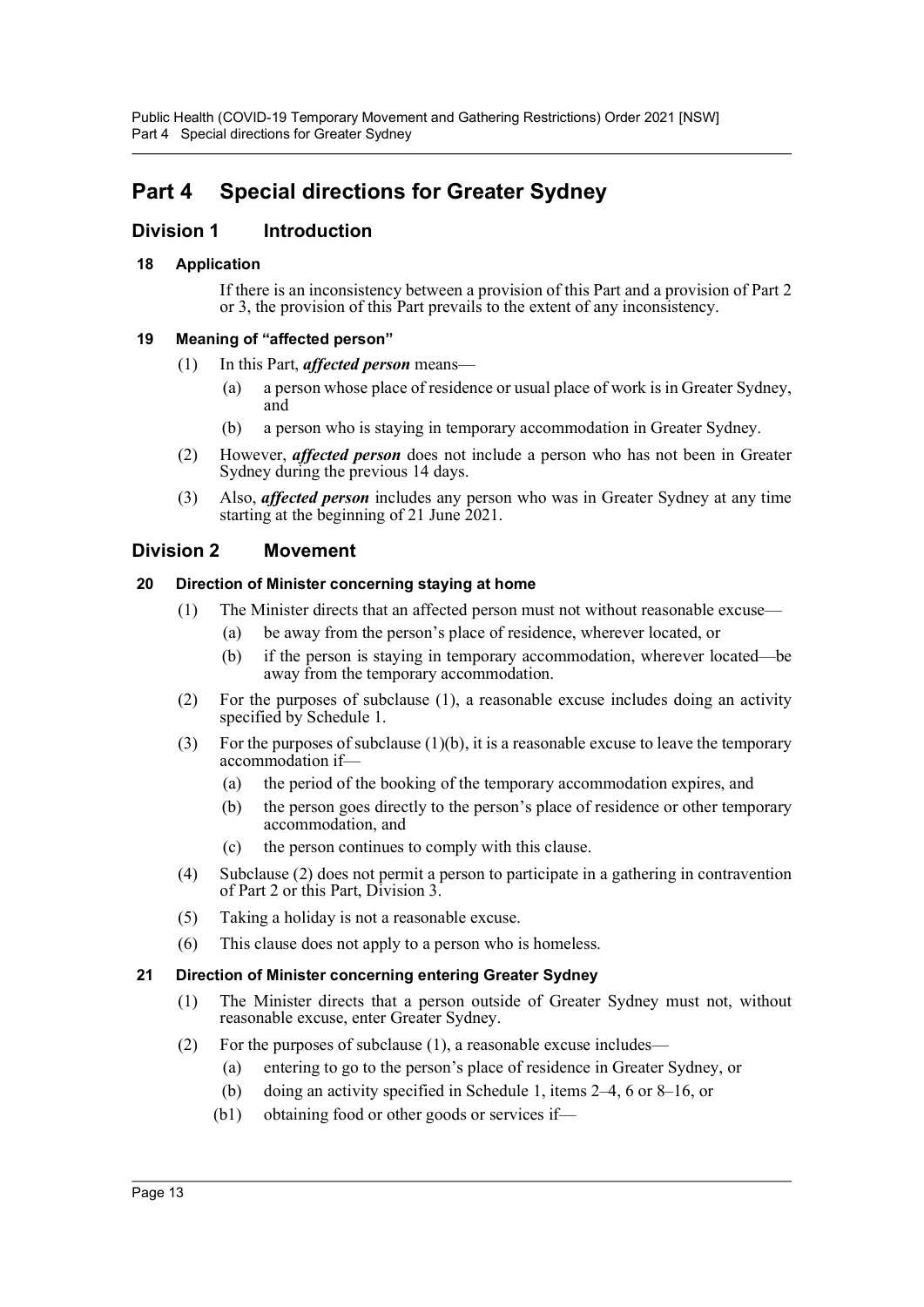- (i) the food, goods or services are for the personal needs of the person's household or for other household purposes, including for vulnerable persons or pets, and
- (ii) the food, goods or services, or equivalent food, goods or services, are not reasonably available outside Greater Sydney, or
- (c) attending a funeral or memorial service, or a gathering following a funeral or memorial service, at which there are no more than 10 persons, excluding the person conducting the service and any other person necessary for the conduct and preparation of the service.
- (3) Subclause (2) does not permit a person to participate in a gathering in contravention of Part 2 or this Part, Division 3.
- (4) Taking a holiday in Greater Sydney is not a reasonable excuse.
- (5) (Repealed)

### <span id="page-13-0"></span>**22 Travelling through Greater Sydney**

Clauses 20 and 21 do not apply to a person merely because the person—

- (a) travels through Greater Sydney in a vehicle if the person does not leave the vehicle while in Greater Sydney, or
- (b) enters Greater Sydney by road and then travels through Greater Sydney by the most practicable direct route, or
- (c) enters Greater Sydney by air and does not leave the airport while in Greater Sydney, or
- (d) enters Greater Sydney, by vessel or aircraft, and then travels directly from the port or airport at which the person arrived to leave Greater Sydney by the most practicable direct route, or
- (e) enters Greater Sydney to travel to a port or airport to leave Greater Sydney and then travels to the port or airport by the most practicable direct route.

#### <span id="page-13-1"></span>**22AA Direction of Minister concerning person leaving Greater Sydney**

A person who is at least 18 years of age who is leaving Greater Sydney must—

- (a) carry evidence showing the address of the person's place of residence or temporary accommodation, and
- (b) produce the evidence for inspection if requested to do so by a police officer.

## <span id="page-13-2"></span>**Division 2A Residential premises**

#### <span id="page-13-3"></span>**22A Directions of Minister about visitors to places of residence**

- (1) The Minister directs that each adult member of a household must not allow a visitor to be at the place of residence of the household in Greater Sydney unless the visitor is authorised by this clause.
- (2) The Minister directs that a person must not visit a place of residence in Greater Sydney unless the person is authorised by this clause.
- (3) For the purposes of this clause, a person is not visiting, or a visitor to, a place of residence if the person is a member of the household of the place of residence.
- (4) A person is authorised to visit a place of residence in Greater Sydney for any of the following purposes—
	- (a) to engage in work,
	- (b) for childcare,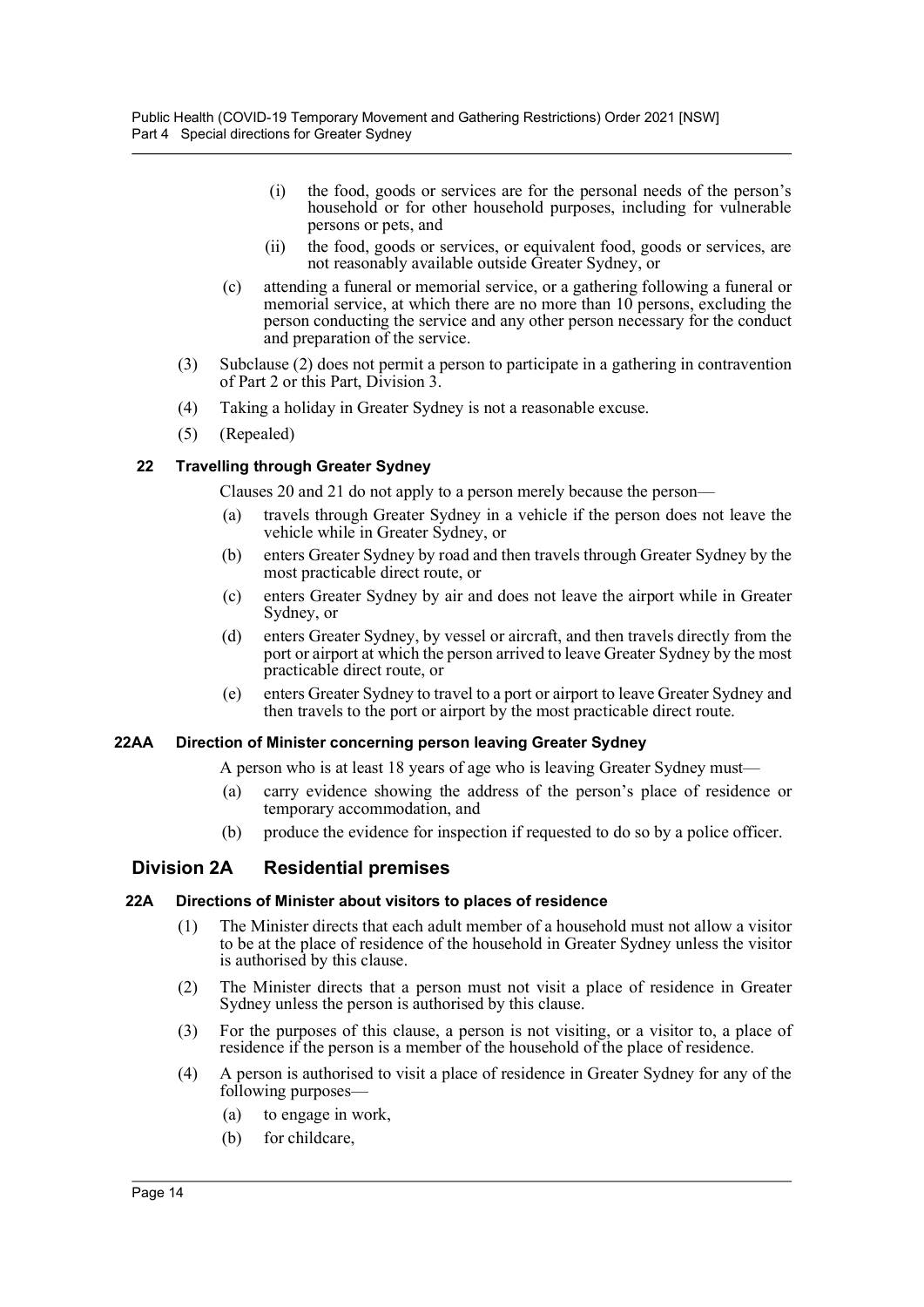- (c) to give effect to new or existing arrangements for spending time with, and providing contact between, parents and children under the age of 18 or between siblings,
- (d) to assist a person moving to or from the place of residence,
- (e) to avoid an injury or illness or to escape a risk of harm,
- (f) because of an emergency,
- (g) to view or inspect real property for sale or lease or participate in an auction of real property.
- (5) A person is authorised to visit a place of residence in Greater Sydney for the following purposes, but no more than 1 visitor may be at the place of residence for the purposes at any one time—
	- (a) to fulfil carers' responsibilities,
	- (b) to provide care or assistance, including personal care, to a vulnerable person,
	- (c) for compassionate reasons, including where 2 persons are in a relationship but do not necessarily live together.
- (6) A dependant of a person referred to in subclause (5) is authorised to accompany the person on the visit to the place of residence if—
	- (a) the dependant is a child who needs to be supervised by an adult, and
	- (b) alternative childcare arrangements are not reasonably available.

## <span id="page-14-0"></span>**Division 3 Outdoor public gatherings**

### <span id="page-14-1"></span>**23 Direction of Minister concerning outdoor public gatherings**

- (1) The Minister directs that a person must not participate in an outdoor public gathering in Greater Sydney of more than 2 persons.
- (2) This clause does not apply to a person who is—
	- (a) engaged in work, or
	- (b) providing care or assistance to vulnerable persons.
- (3) This clause does not apply to the following—
	- (a) an exempted gathering,
	- (b) a gathering of persons all of whom are members of the same household,
	- (c) (Repealed)
	- (d) (Repealed)
	- (e) a gathering to provide emergency assistance to a person or persons,
	- (f) a gathering necessary to allow a person to fulfil a legal obligation,
	- (g) a gathering to facilitate a move to a new place of residence, including a business moving to new premises.

## <span id="page-14-2"></span>**Division 4 Closure of certain premises**

## <span id="page-14-3"></span>**24 Directions of Minister concerning closure of certain premises**

- (1) The Minister directs that the following must not be open to members of the public in Greater Sydney except as provided in this clause—
	- (a) pubs and registered clubs, except for the purposes of—
		- (i) selling food or beverages for persons to consume off the premises, or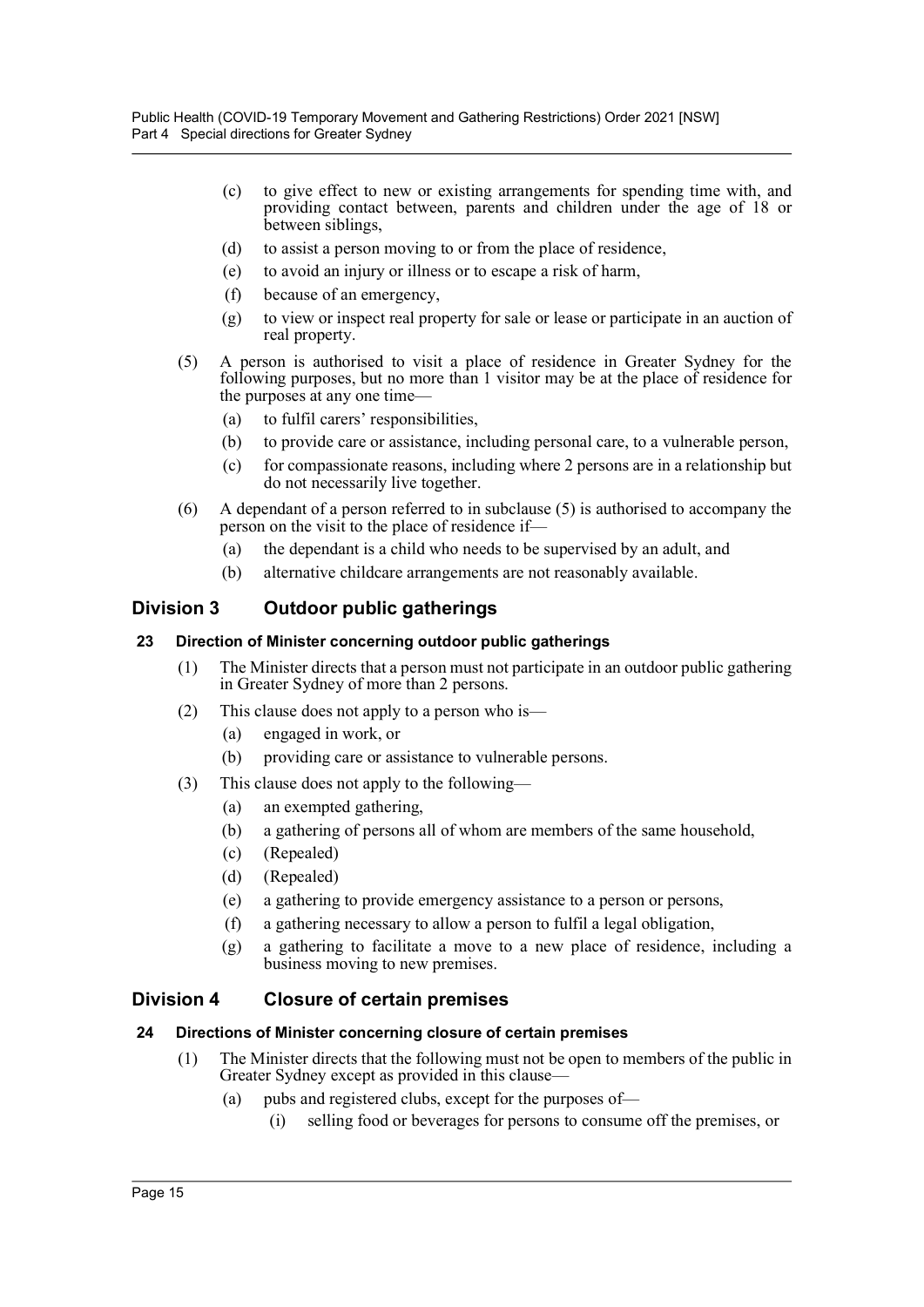- (ii) if the premises include hotel or motel accommodation—providing that accommodation including by providing food or beverages to persons using that accommodation to consume in their rooms, or
- (iii) (Repealed)
- (iv) a funeral or memorial service, or a gathering following a funeral or memorial service, at which there are no more than 10 persons, excluding the person conducting the service and any other person necessary for the conduct and preparation of the service,
- (b) food and drink premises, other than cafeterias in workplaces or pubs, except for the purposes of—
	- (i) selling food or beverages for persons to consume off the premises, or
	- (ii) if the premises are part of hotel or motel accommodation—providing food or beverages to persons using that accommodation to consume in their rooms, or
	- (iii) if the premises are part of a shopping centre, selling food or beverages for persons to consume outside of the shopping centre, or
	- (iv) (Repealed)
	- (v) a funeral or memorial service, or a gathering following a funeral or memorial service, at which there are no more than 10 persons, excluding the person conducting the service and any other person necessary for the conduct and preparation of the service,
- (c) entertainment facilities, except for—
	- (i) (Repealed)
	- (ii) a funeral or memorial service, or a gathering following a funeral or memorial service, at which there are no more than 10 persons, excluding the person conducting the service and any other person necessary for the conduct and preparation of the service,

**Note.** The streaming of a live performance would not be prohibited as the venue is not open to the public.

- (d) amusement centres,
- (e) micro-breweries or small distilleries holding a drink on-premises authorisation under the *Liquor Act 2007* or cellar door premises, except for the purposes of selling food or beverages for persons to consume off the premises,
- (f) recreation facilities (indoor), except for the purposes of—
	- (i) providing educational services or childcare, or
	- (ii) (Repealed)
	- (iii) a funeral or memorial service, or a gathering following a funeral or memorial service, at which there are no more than 10 persons, excluding the person conducting the service and any other person necessary for the conduct and preparation of the service,
- (g) places of public worship, except for the purposes of—
	- (i) (Repealed)
	- (ii) a funeral or memorial service, or a gathering following a funeral or memorial service, at which there are no more than 10 persons, excluding the person conducting the service and any other person necessary for the conduct and preparation of the service,
	- (iii) providing educational services or childcare,
- (h) business premises that are hairdressers, spas, nail salons, beauty salons, waxing salons, tanning salons, tattoo parlours or massage parlours,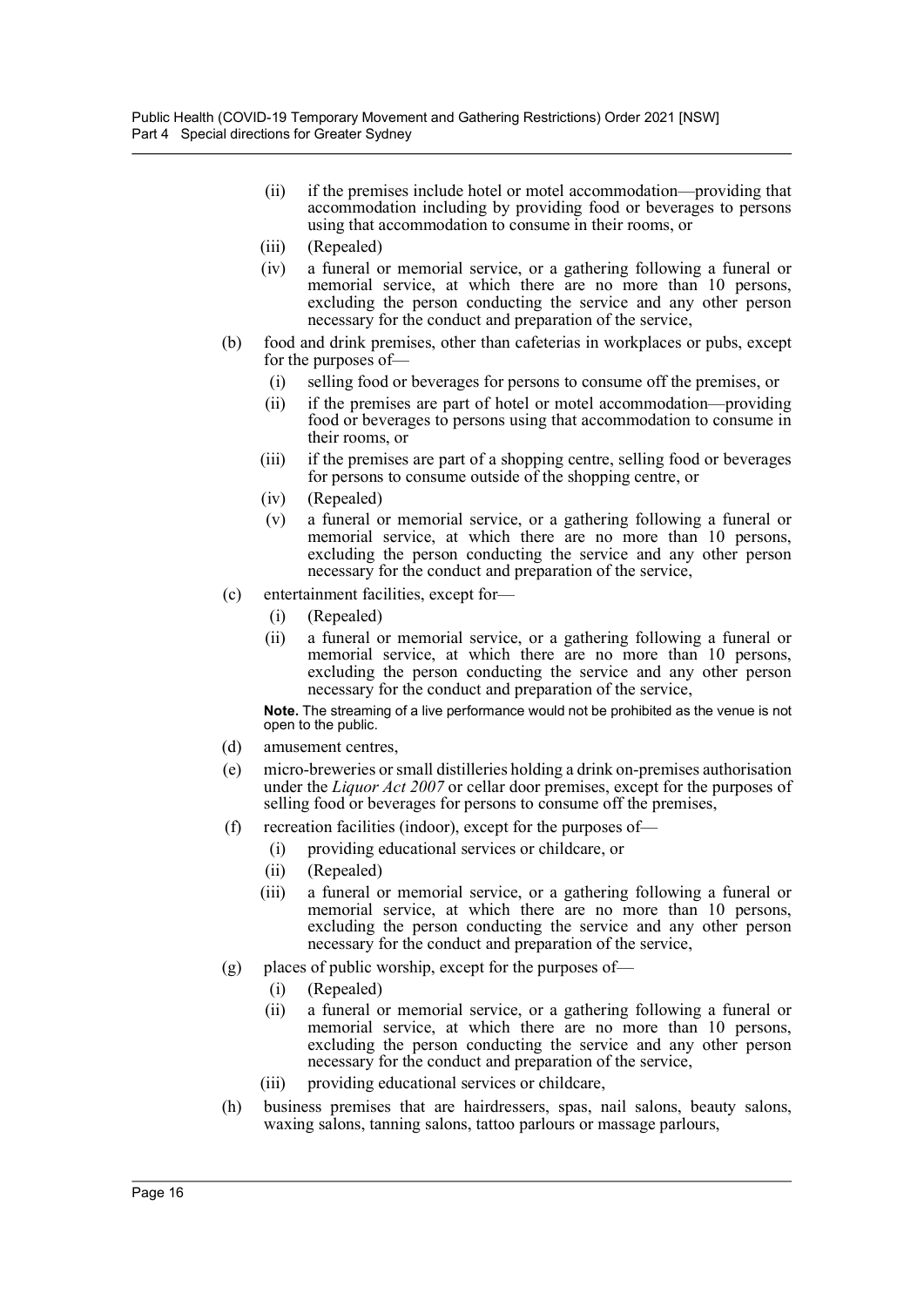- (i) business premises that are auction houses or betting agencies,
- (j) markets, but not markets that predominantly sell food,
- (k) information and education facilities, except for the purposes of providing educational services or childcare,
- (l) caravan parks and camping grounds, except for the purposes of
	- accommodating permanent residents of the caravan park or camping ground, overnight travellers, persons working in the local area or other persons who have no other place of permanent residence, and
	- (ii) allowing visitors to visit persons referred to in subparagraph (i),
- (m) sex services premises,
- (n) sex on premises venues,
- (o) casinos, except for the purposes of—
	- (i) if the premises include hotel or motel accommodation—providing that accommodation including by providing food or beverages to persons using that accommodation to consume in their rooms, or
	- (ii) selling food or beverages for persons to consume off the premises,
- (p) nightclubs.
- (2) The Minister directs that the following must be closed to members of the public in Greater Sydney—
	- (a) a public swimming pool, but not a natural swimming pool,
	- (b) a property, other than a retail shop, operated by the National Trust or the Historic Houses Trust,
	- (c) a gaming lounge,
	- (d) a strip club.
- (3) The Minister directs that a person must not do the following in Greater Sydney—
	- (a) conduct an open inspection of premises for the purposes of the sale or lease of the premises, but a person may show a single person the premises after the person has made an appointment for that purpose,
	- (b) conduct an auction at which persons attend in person.
- (4) Nothing in this clause prevents the use of premises—
	- (a) to provide a service to assist vulnerable members of the public, for example a food bank or a service providing for the needs of homeless persons, or
	- (b) as an early education and care facility.
- (5) Subclause (1)(l) does not apply to a person who was staying at a caravan park or camping ground immediately before the commencement of this clause and who is continuing to stay at the caravan park or camping ground under a booking—
	- (a) that was made before that date, and
	- (b) that has not been extended after that date.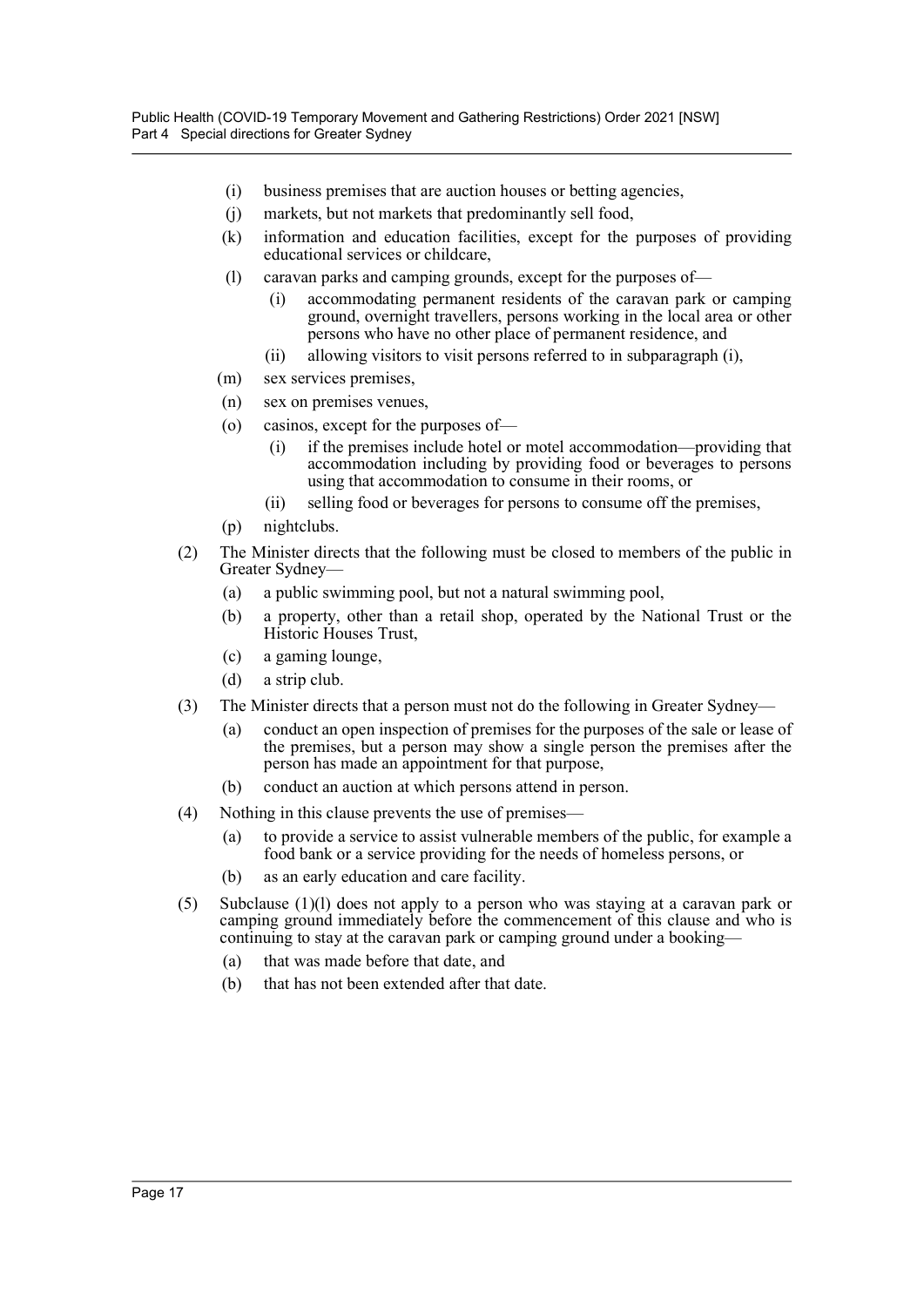Public Health (COVID-19 Temporary Movement and Gathering Restrictions) Order 2021 [NSW] Part 4A Special directions for certain workers

## <span id="page-17-0"></span>**Part 4A Special directions for certain workers**

### <span id="page-17-1"></span>**24A Meaning of "affected area"**

In this Part, *affected area* means the following—

- (a) the local government area of the City of Fairfield,
- (b) a local government area specified by the Chief Health Officer by notice published on the website of NSW Health.

### <span id="page-17-2"></span>**24B Directions—testing of workers from affected areas**

- (1) This clause applies to an *affected worker*, being a person—
	- (a) whose place of residence is in an affected area, or
	- (b) who is staying in temporary accommodation in an affected area.
- (2) The Minister directs that an affected worker must not enter premises for work in a local government area outside the local government area in which the affected worker resides or is staying, unless the affected worker—
	- (a) has, within the preceding 72 hours, been tested for COVID-19, and
	- (b) has evidence of the test available for inspection on request by an employer or occupier of the premises or a police officer.

**Example.** An SMS text message or email from the testing organisation can be evidence that a test has been taken.

(3) The Minister directs that an occupier of premises, other than residential premises, must not permit an affected worker to enter or remain at the premises unless the affected worker has complied with subclause (2).

## <span id="page-17-3"></span>**24C Directions—testing of workers from Greater Sydney working outside Greater Sydney**

- (1) This clause applies to a *Greater Sydney worker*, being a person—
	- (a) whose place of residence is in Greater Sydney, or
	- (b) who is staying in temporary accommodation in Greater Sydney.
- (2) The Minister directs that a Greater Sydney worker must not enter premises for work that are more than 50km outside Greater Sydney unless the Greater Sydney worker—
	- (a) has, within the preceding 7 days, been tested for COVID-19, and
	- (b) has evidence of the test available for inspection on request by an employer or occupier of the premises or a police officer.

**Example.** An SMS text message or email from the testing organisation can be evidence that a test has been taken.

(3) The Minister directs that an occupier of premises, other than residential premises, outside Greater Sydney must not permit a Greater Sydney worker to enter or remain at the premises unless the Greater Sydney worker has complied with subclause (2).

#### <span id="page-17-4"></span>**24D Directions about providing information**

- (1) The Minister directs that a person must, if requested to do so by a police officer, provide information, including proof of residence and evidence that the person has been tested for COVID-19, to allow a decision to be made about-
	- (a) whether the person is an affected worker or a Greater Sydney worker, and
	- (b) if the person is an affected worker or a Greater Sydney worker, whether the person has complied with this Part.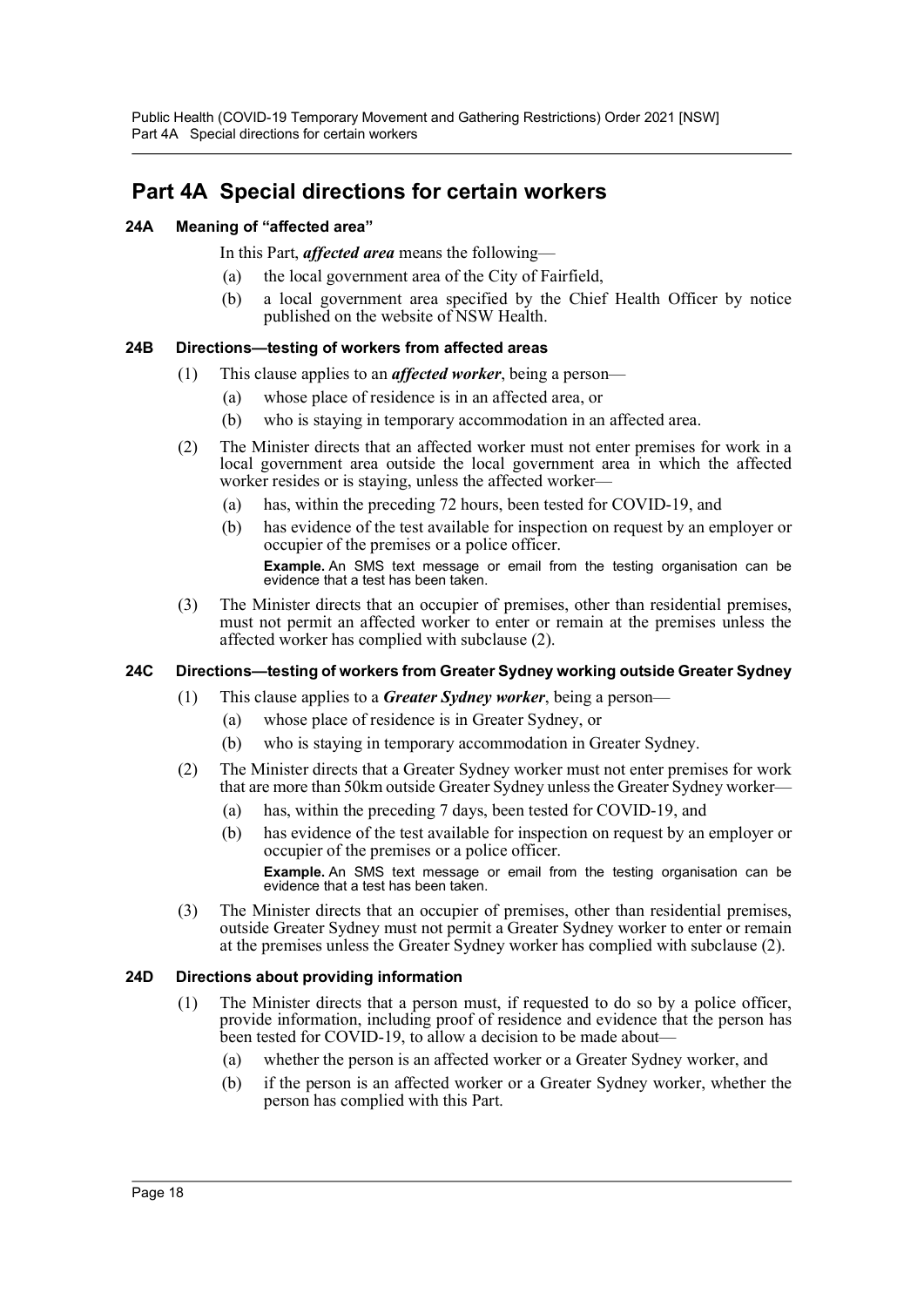(2) The Minister also directs that a person who provides information in response to a request under this clause must ensure the information is true and accurate.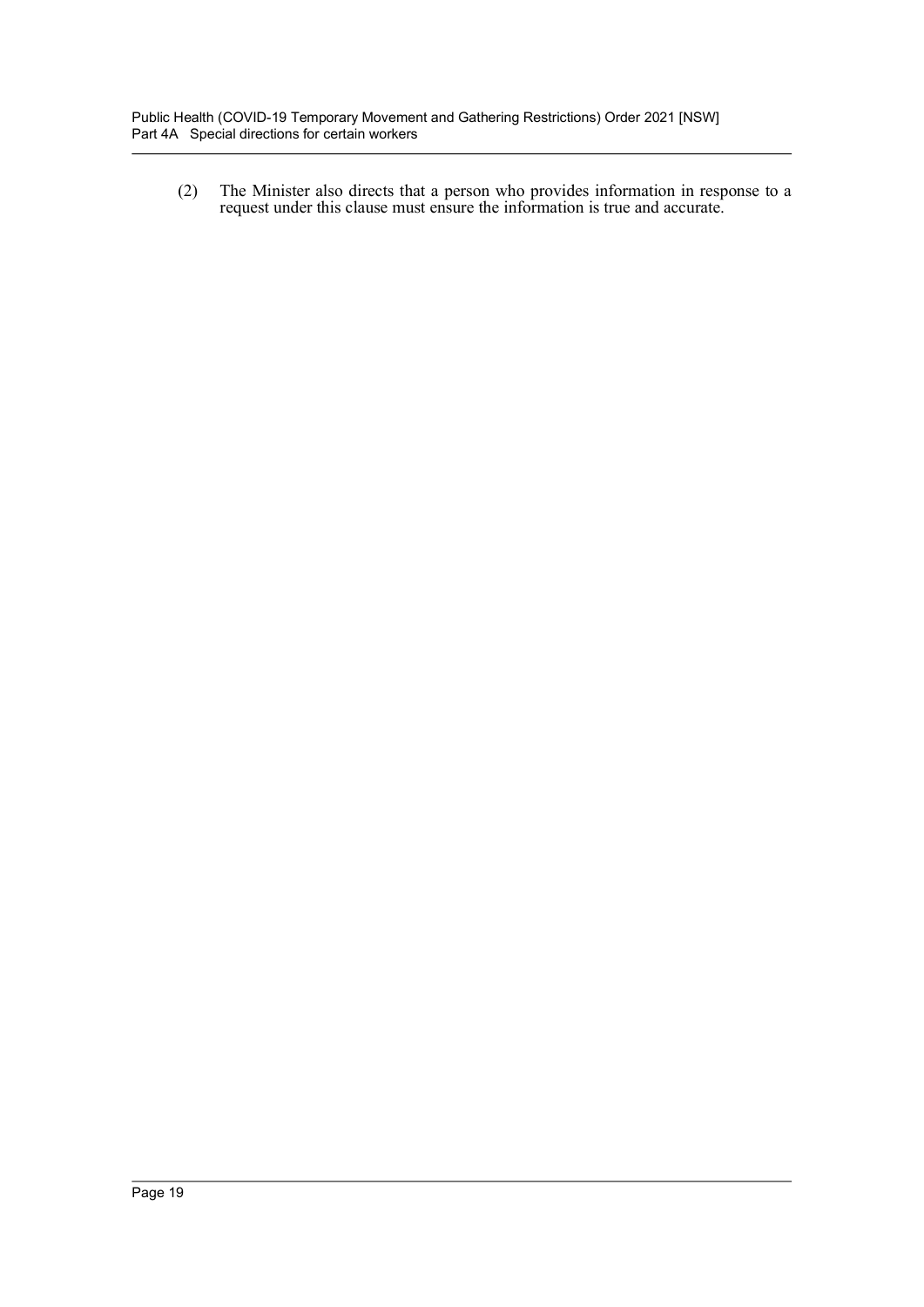Public Health (COVID-19 Temporary Movement and Gathering Restrictions) Order 2021 [NSW] Part 5 Miscellaneous

## <span id="page-19-0"></span>**Part 5 Miscellaneous**

### <span id="page-19-1"></span>**25 Exemptions**

The Minister may, in writing and subject to the conditions the Minister considers appropriate, grant an exemption to this Order or specified provisions of this Order.

### <span id="page-19-2"></span>**26 Repeal of Public Health (COVID-19 Greater Sydney) Order (No 2) 2021**

The *Public Health (COVID-19 Greater Sydney) Order (No 2) 2021* is repealed.

### <span id="page-19-3"></span>**27 Repeal of Order**

This Order is repealed at the beginning of 31 July 2021.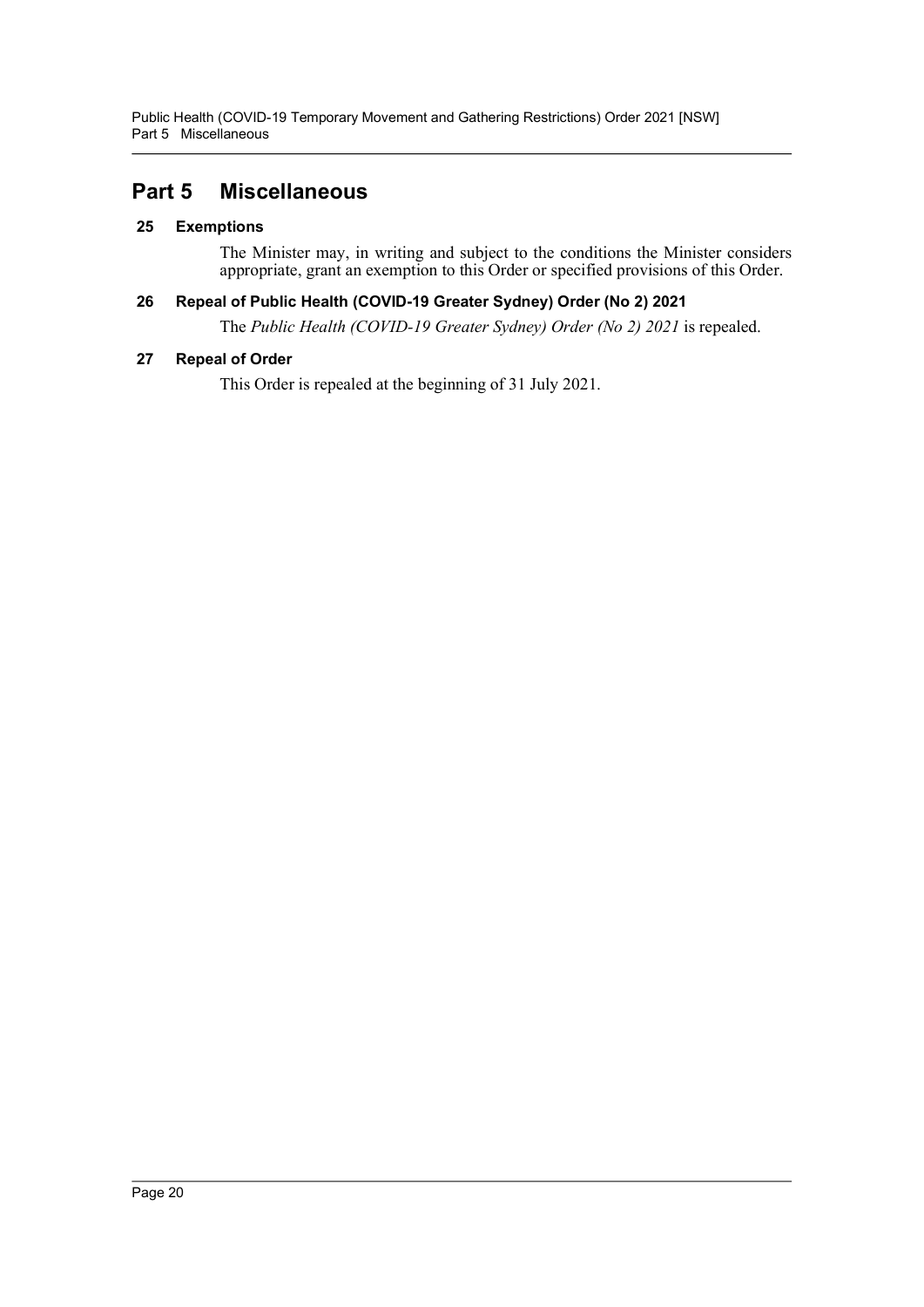Public Health (COVID-19 Temporary Movement and Gathering Restrictions) Order 2021 [NSW] Schedule 1 Reasonable excuses

## <span id="page-20-0"></span>**Schedule 1 Reasonable excuses**

clauses 20(2) and 21(2)(c)

- **1** Obtaining food or other goods or services if—
	- (a) the food, goods or services are for the personal needs of the person's household or for other household purposes, including for vulnerable persons or pets, and
	- (b) unless it is not reasonably practicable, no member of the person's household, including the person, has already left the place of residence or temporary accommodation on that day to obtain food or other goods and services.

**Example.** A person would be permitted to be accompanied by a dependant if it were not reasonably practicable for the dependant to remain at home.

- **Note.** Browsing in a shop is not authorised by this clause.
- **2** For the purposes of work if the person cannot work from the person's place of residence
- **3** For the purposes of attending childcare, including picking up or dropping another person at childcare
- **4** For the purposes of facilitating attendance at a school or other educational institution if the person attending the school or institution cannot learn from the person's place of residence
- **5** Undertaking exercise or outdoor recreation if—
	- (a) the exercise or recreation is undertaken at a place—
		- (i) within the local government area in which the person resides or the person's temporary accommodation is located, or
		- (ii) no further than 10 kilometres from the person's place of residence or temporary accommodation, if the place is within another local government area, and
	- (b) for a person travelling in a private vehicle to or from the place—no other person is in the vehicle, other than a member of the person's household, and
	- (c) for a person who is at least  $18$  years of age, the person-
		- (i) carries evidence showing the address of the person's place of residence or temporary accommodation, and
		- (ii) produces the evidence for inspection if requested to do so by a police officer.
- **6** Obtaining medical care or supplies or health supplies or fulfilling carer's responsibilities, including obtaining a COVID-19 vaccination
- **7** Attending a gathering for a funeral or memorial service, or a gathering following a funeral or memorial service, if—
	- (a) there are no more than 10 persons at the gathering, excluding the person conducting the service and any other person necessary for the conduct and preparation of the service, and
	- (b) for a gathering outside Greater Sydney—the person is the spouse, de facto partner, parent, child or sibling of the deceased person.
- **8** Moving to a new place of residence including a business moving to new premises, or between different places of residence of the person, or inspecting a potential new place of residence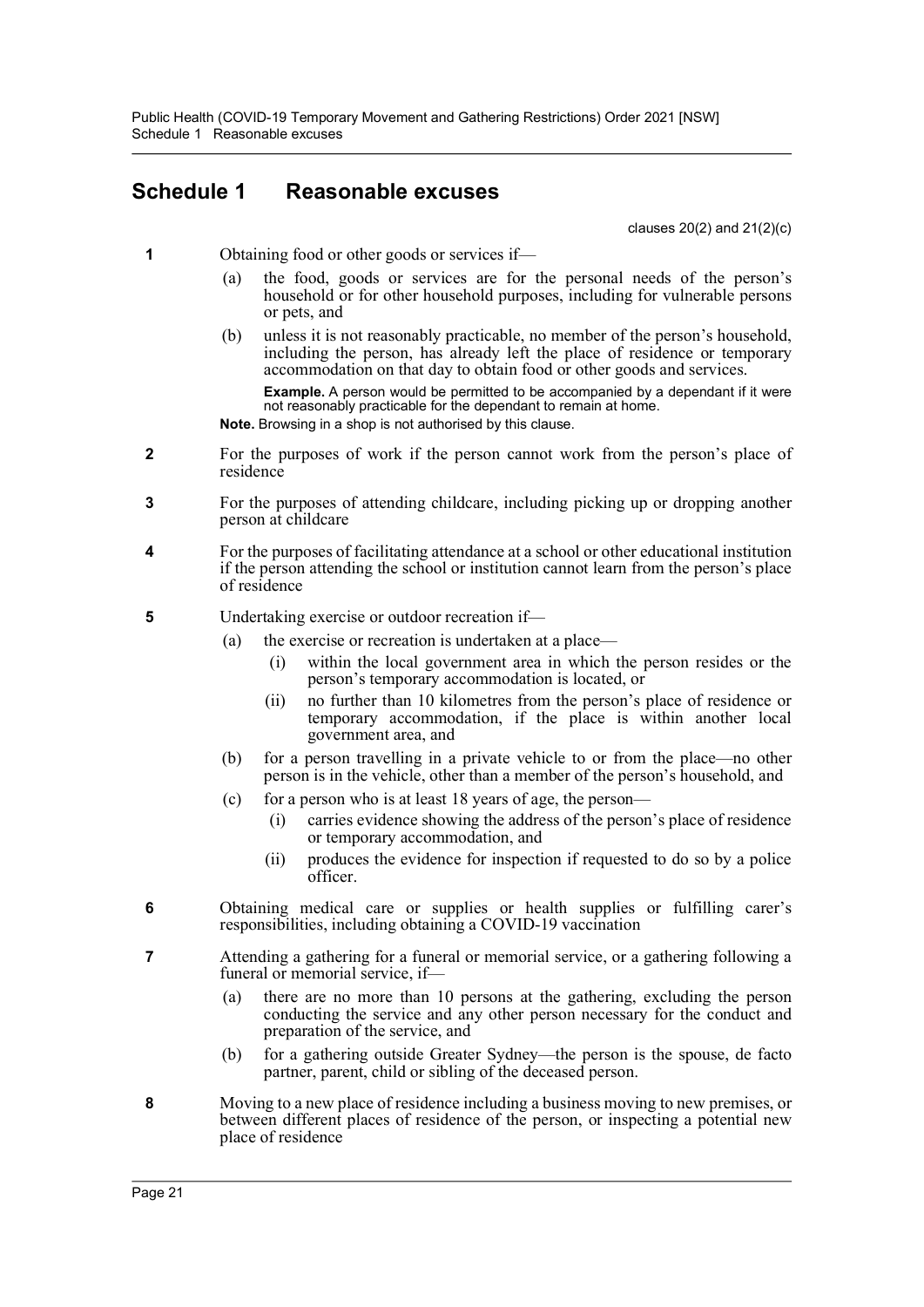- **9** Providing care or assistance, including personal care, to a vulnerable person or providing emergency assistance
- **10** Donating blood
- **11** Undertaking any legal obligations
- **12** Accessing public services, whether provided by Government, a private provider or a non-Government organisation, including—
	- (a) social services, and
	- (b) employment services, and
	- (c) domestic violence services, and
	- (d) mental health services, and
	- (e) services provided to victims, including as victims of crime
- **13** For children who do not live in the same household as their parents or siblings or one of their parents or siblings—giving effect to new or existing arrangements for access to, and contact between, parents and children or siblings
- **14** For a person who is a priest, minister of religion or member of a religious order going to the person's place of worship or providing pastoral care to another person
- **15** Avoiding injury or illness or to escape a risk of harm
- **16** For emergencies or compassionate reasons, including where 2 persons are in a relationship but do not necessarily live together